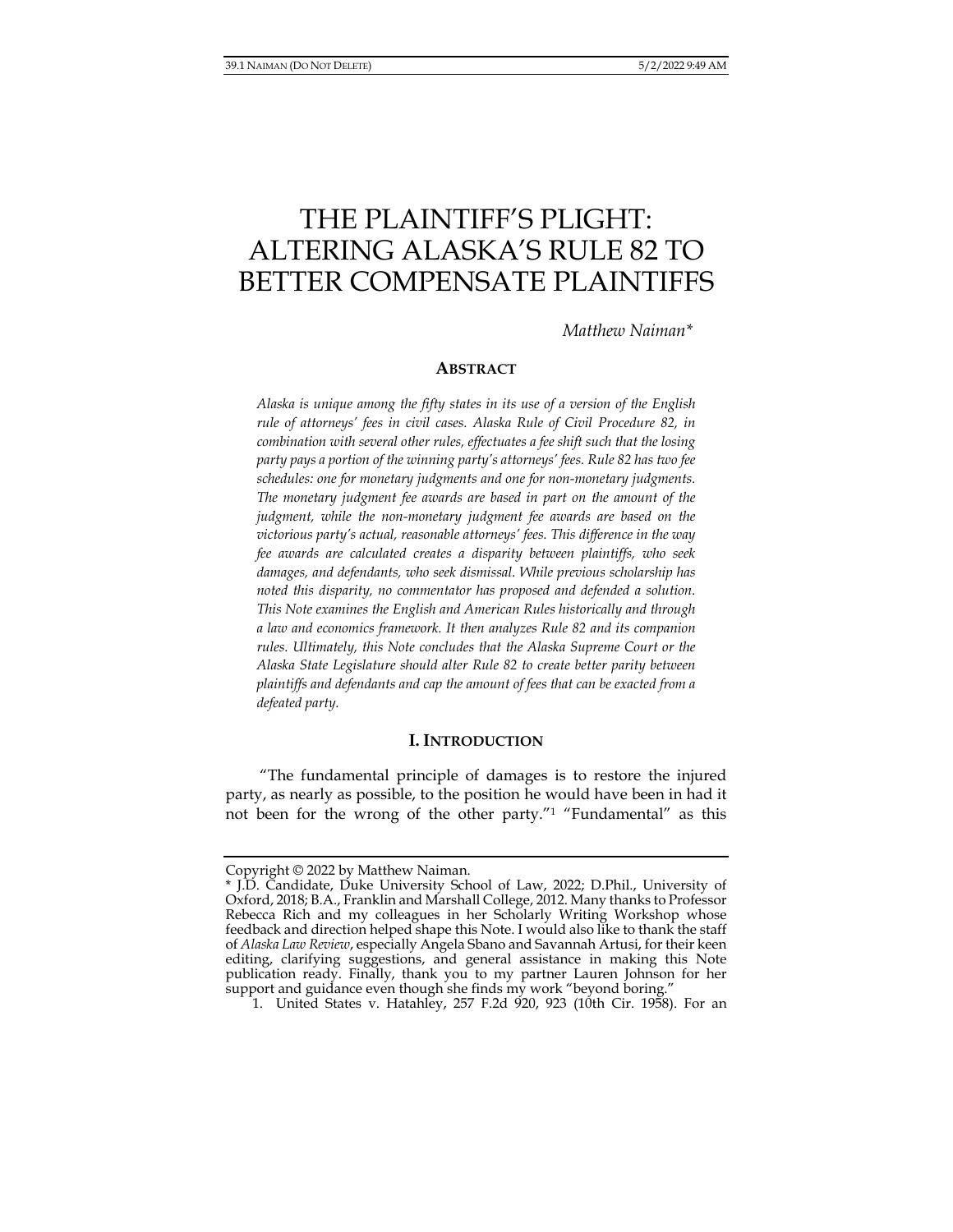principle may be, most states do not follow it; generally, most states do not award attorneys' fees to victorious plaintiffs.2 Consider a motorist, who—after a car accident, a hospital stay, and a year of litigation $3$ —is awarded \$20,000 for damage to her car, \$70,000 for her medical bills, and \$10,000 for her pain and suffering, for a total of \$100,000 in damages.4 Does she receive the \$100,000 the jury awarded?

Unfortunately for our motorist, she agreed to a one-third contingency arrangement with her lawyer.5 Of the \$100,000 the jury awarded, she will only receive two-thirds. As such, she is \$33,333.33 worse off than she was prior to the accident. This approach, used throughout most of the country, is known as the American Rule: parties to litigation each pay their own attorneys' fees.6

Unlike the rest of the United States, Alaska follows a version of the English Rule.7 Under the pure version of this rule, the losing party pays both its own attorneys' fees as well as those of the victorious party.8 Alaska, however, does not follow the pure English Rule;<sup>9</sup> under Alaska Rule of Civil Procedure 82 ("Rule 82"), victorious parties are only eligible to receive a portion of their attorneys' fees from the losing party.10

 3. Median time to disposition in federal court presiding on state law issues in Alaska is ten months. *Id.* at 38 chart 4, 49 tbl.6.

Alaskan case acknowledging this rule, see *Beaulieu v. Elliott*, 434 P.2d 665, 670–71 (Alaska 1967).

 <sup>2.</sup> Douglas Rennie, *Rule 82 & Tort Reform: An Empirical Study of the Impact of Alaska's English Rule on Federal Civil Case Filings*, 29 ALASKA L. REV. 1, 1–2 (2012) (citing Alyeska Pipeline Serv. Co. v. Wilderness Soc'y, 421 U.S. 240, 247 (1975)).

 <sup>4.</sup> This hypothetical does not consider expert fees or negotiation with insurance providers.

 <sup>5.</sup> Alaska's Rules of Professional Conduct permit contingency fees in civil cases so long as they are not unreasonable. ALASKA RULES OF PROF'L CONDUCT 1.5. The typical contingency fee in Alaska is one-third, but the reasonableness of this fee is dependent on a number of factors. *How to Select a Lawyer*, ALASKA BAR ASS'N, https://alaskabar.org/for-the-public/how-to-select-a-lawyer/ (last visited Dec. 15, 2021).

 <sup>6.</sup> *Alyeska Pipeline*, 421 U.S. at 247; *see also* DOUGLAS LAYCOCK & RICHARD HASEN, MODERN AMERICAN REMEDIES 923–24 (5th ed. 2019) (laying out the American Rule).

 <sup>7.</sup> *See* ALASKA R. CIV. P. 82 (defining Alaska's rule for attorneys' fees). See also LAYCOCK & HASEN, *supra* note 6, at 925, for a brief explanation of Alaska's rule.

 <sup>8.</sup> Theodore Eisenberg & Geoffrey Miller, *The English Versus the American Rule on Attorney Fees: An Empirical Study of Public Company Contracts*, 98 CORNELL L. REV. 327, 329 (2013); *see also* Werner Pfennigstorf, *The European Experience with Attorney Fee Shifting*, 47 LAW & CONTEMP. PROBS. 37, 44–47 (1984) (discussing fee shifting in European jurisdictions).

 <sup>9.</sup> *See* ALASKA R. CIV.P. 82 (setting out the amount of attorneys' fees awarded to recovering parties).

 <sup>10.</sup> In the above hypothetical, the defeated defendants would pay \$12,500 of our motorist's \$33,333.33 attorneys' fees.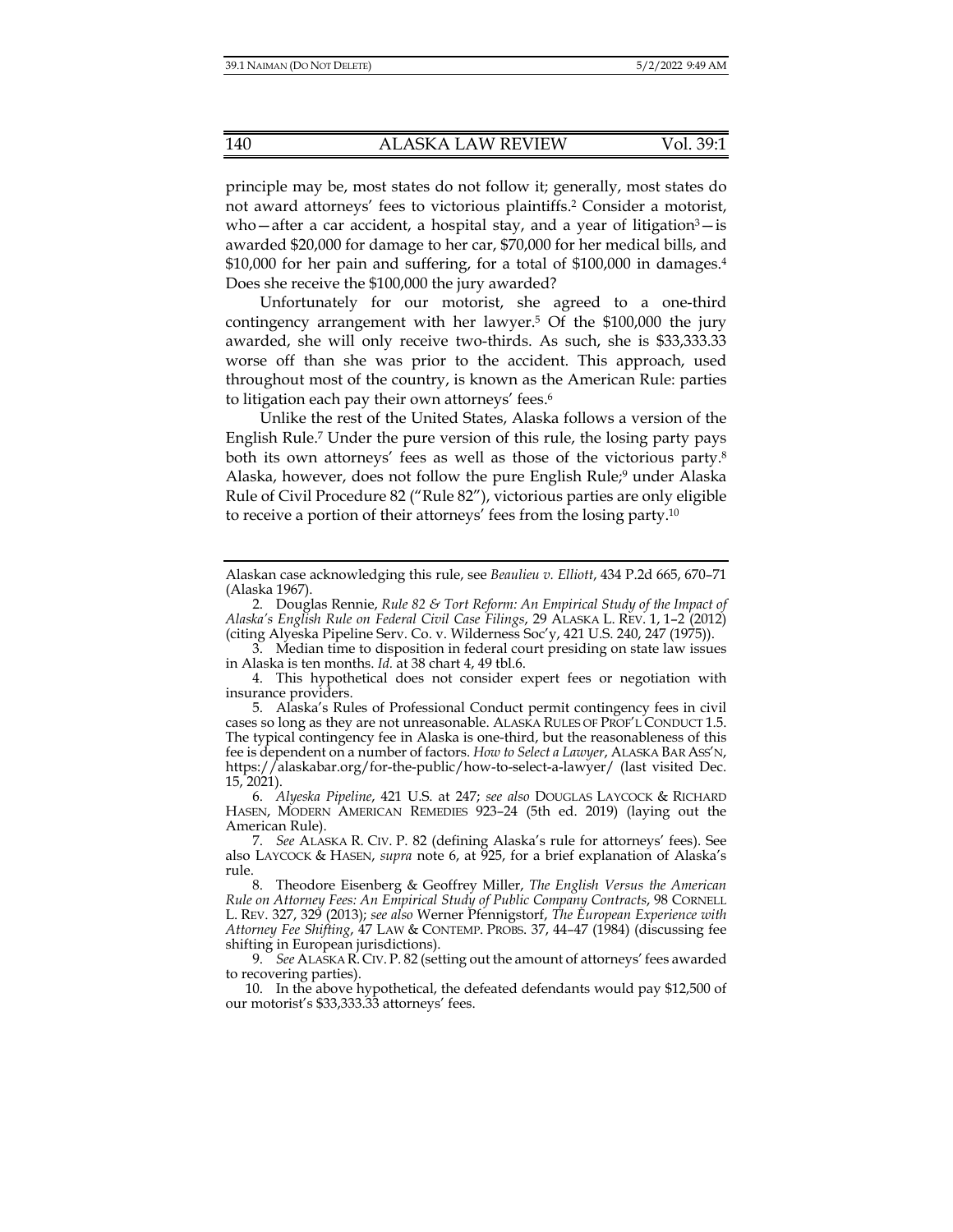In Alaska, how attorneys' fee awards are calculated primarily depends on whether the prevailing party received a monetary judgment or a non-monetary judgment.11 When Alaskan courts award monetary judgments, Rule 82(b)(1) dictates the amount of attorneys' fees that the prevailing party will be awarded according to the level of contestation<sup>12</sup> and the amount of the judgment.13 Fee awards range from 1% to 20% of damages awarded in the judgment.14 In instances where the "prevailing party recovers no monetary judgment," such as when the defendant prevails, Rule 82(b)(2) grants a prevailing party 20% or 30% of its actual, reasonable fees, depending on whether a trial took place.15 In effect, this split between monetary and non-monetary judgments creates two versions of Rule 82: one for victorious plaintiffs seeking damages, who are limited to a maximum of 20% of the judgment amount (with the percentage decreasing as the judgment amount increases), and a second for victorious defendants seeking dismissal, who are entitled to either 20% or 30% of their actual, reasonable fees.16 While these two systems are ostensibly designed to create parity,<sup>17</sup> the differences between them cause a disparity between the fee awards available to prevailing plaintiffs and prevailing defendants.18

Previous scholarship within this *Journal* has empirically examined Rule 82's usefulness as a tort reform mechanism, $19$  argued against the elimination of Rule 82's public interest exception,<sup>20</sup> empirically and anecdotally studied Rule  $82's$  operation and use, $21$  assessed recent changes to Rule 82,22 analyzed the "economic incentive factor" formerly

15. *Id.* 82(b)(2).

 <sup>11.</sup> ALASKA R. CIV. P. 82.

 <sup>12.</sup> The three levels of contestation are: the case is uncontested, the case is contested but did not go to trial, and the case went to trial. *See* discussion *infra* Section III.A.1.

 <sup>13.</sup> ALASKA R. CIV. P. 82(b)(1).

 <sup>14.</sup> *Id.*

 <sup>16.</sup> *See Fee Arrangements,* ALASKA PERS. INJ. L. GRP.,

https://www.alaskainjurylawgroup.com/fee-arrangements.html (last visited Oct. 9, 2021) (highlighting that victorious plaintiffs should expect to recover roughly ten percent of their attorneys' fees but defeated plaintiffs may be liable for thirty percent of a defendant's reasonable fees).

 <sup>17.</sup> SUSANNE DI PIETRO, TERESA CARNS, & PAMELA KELLEY, ALASKA'S ENGLISH RULE: ATTORNEY'S FEE SHIFTING IN CIVIL CASES 38–39 (1995) [hereinafter ATTORNEYS' FEES 1995].

 <sup>18.</sup> *See infra* Parts II, III.

 <sup>19.</sup> Rennie, *supra* note 2.

 <sup>20.</sup> Abizer Zanzi, Note, *The Constitutional Battle Over the Public Interest Litigant Exception to Rule 82*, 21 ALASKA L. REV. 329 (2004).

 <sup>21.</sup> Susanne Di Pietro & Teresa Carns, *Alaska's English Rule: Attorney's Fee Shifting in Civil Cases,* 13 ALASKA L. REV. 33 (1996).

 <sup>22.</sup> Kevin Kordziel, Note, *Rule 82 Revisited: Attorney Fee Shifting in Alaska*, 10 ALASKA L. REV. 429 (1993).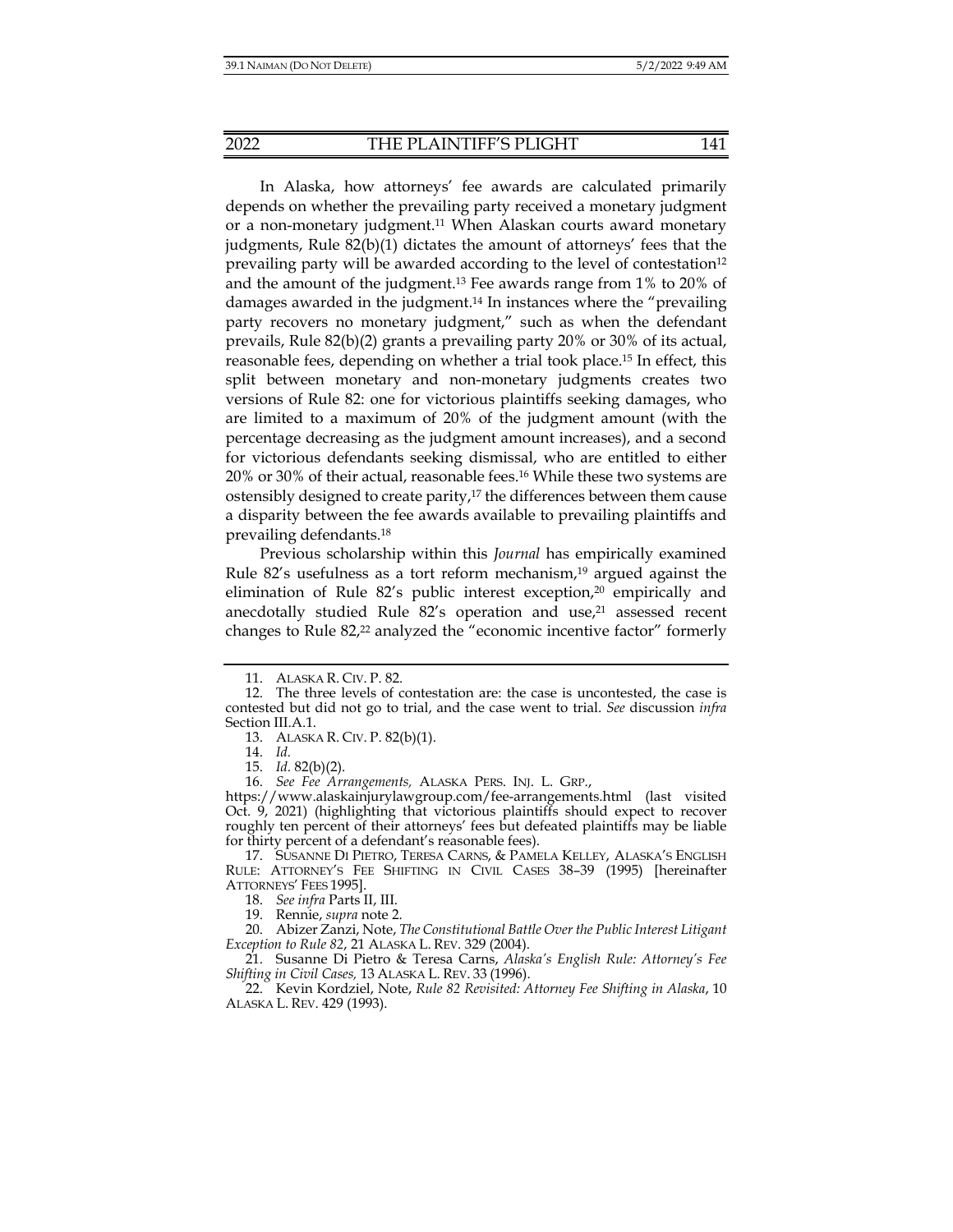associated with public interest litigation,<sup>23</sup> and investigated the operation of the rule at various points in time.24 Much of this scholarship has noted Rule 82's shortcomings as a tort reform mechanism and that Alaska's litigation metrics do not differ significantly from similarly situated states despite the state's fee shifting rules.25 Rather than arguing that the sword of Rule 82 should be sharpened for use against plaintiffs, this Note contends that Rule 82 should be bent into a plowshare that more fully compensates victorious plaintiffs and creates parity with defendants. Specifically, prevailing parties that receive monetary judgments should be allowed to calculate their Rule 82 attorneys' fees as a percentage of the judgment according to Rule 82(b)(1) or by taking a flat percentage of their actual attorneys' fees in accordance with Rule 82(b)(2). Further, to limit uncertainty, prevent runaway fee awards, incentivize more realistic pleadings, and encourage low-value, non-frivolous claims, a cap should be placed on the amount of awardable attorneys' fees. The cap should be subject to its own schedule based on the value of the suit as pled.

Because fee shifting alters the incentives of bringing, prosecuting, and defending suits for both the litigants and their lawyers, Rule 82 reflects the conflicts between equity, economics, and access to the judicial system. Making the proposed alterations will result in a more equal civil justice system. Part II of this Note overviews the history of the English and the American Rules for fee shifting, compares the two rules using a law and economics framework, and highlights some shortcomings of assuming plaintiffs are rational. Part III primarily examines Rule 82 and its companion rules. This Part describes how the modern versions of these rules function and delves deeper into their mechanics than prior scholarship has. This Part also summarizes Rule 82's history and highlights its purposes to show how and why the rule has, and can be, changed. Part IV lays out the proposed changes to Rule 82 and argues in favor of these changes. This Note concludes that Rule 82 should be altered to create better parity between plaintiffs and defendants and to presumptively cap fee awards.

#### **II. BACKGROUND**

Rule 82's partial fee shifting sits uneasy atop the mountain of debate between proponents of the American Rule and proponents of the English

 <sup>23.</sup> Virginia Cella Antipolo, Note, *The Impact of Economic Incentives on the Award of Attorney's Fees in Public Interest Litigation*, 1 ALASKA L. REV. 189 (1984).

 <sup>24.</sup> Gregory Hughes, Comment, *Award of Attorney's Fees in Alaska: An Analysis of Rule 82*, 4 UCLA-ALASKA L. REV. 129 (1974).

 <sup>25.</sup> *E.g.*, Rennie, *supra* note 2, at 43; Di Pietro & Carns, *supra* note 21, at 88.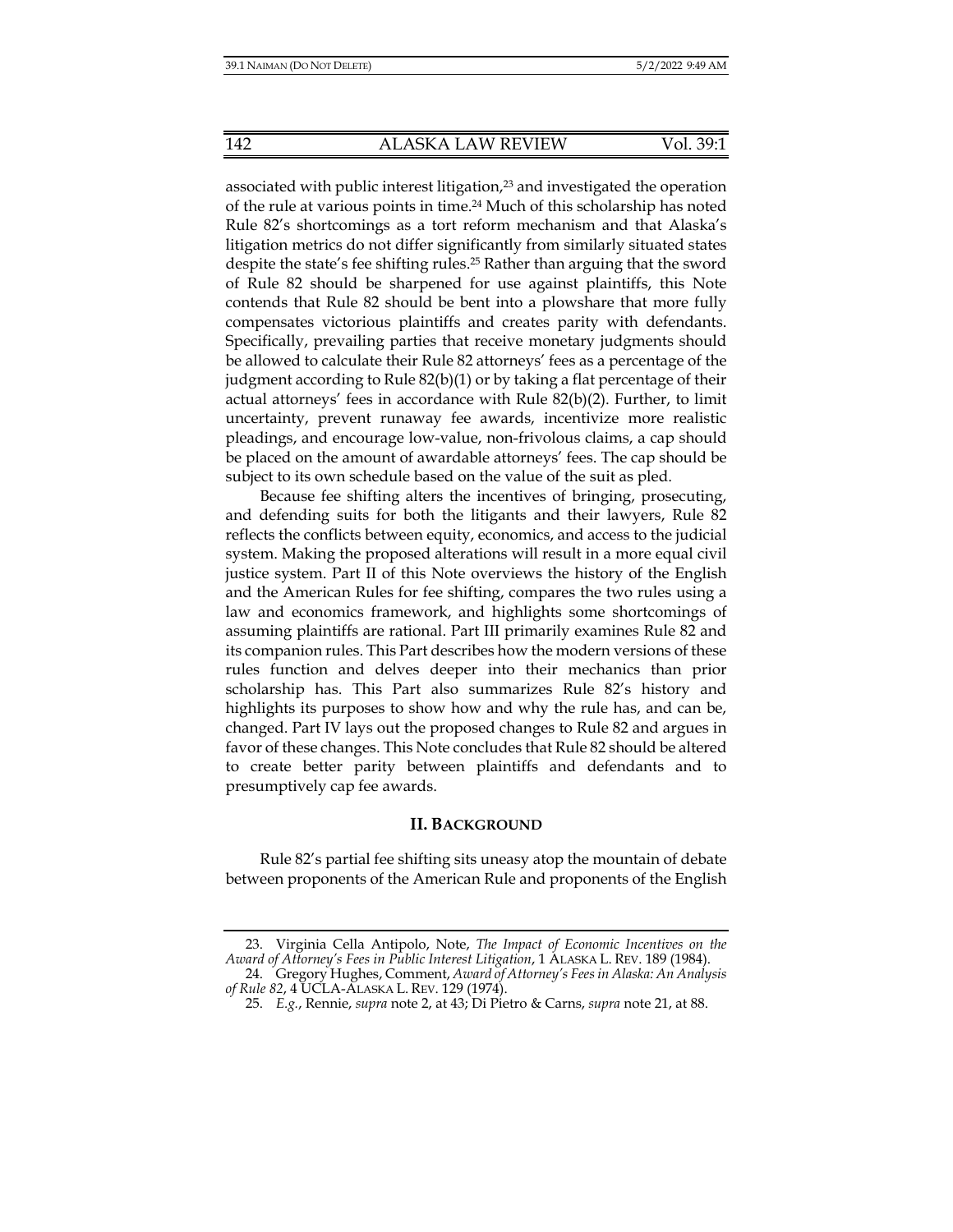Rule.26 Under the American Rule, each party pays its own fees irrespective of which party ultimately prevails.27 Under the English Rule, the losing party pays all of the attorneys' fees associated with the litigation.28 The rules have advantages and disadvantages in a range of categories: relative access to justice,<sup>29</sup> completeness of remedy,<sup>30</sup> incentivization or disincentivization of suit,<sup>31</sup> and the improvement of claim quality,32 among others.33 This Part outlines the divergent histories of the English and the American Rules, compares the expected value of suit under each of the two rules using a law and economics framework, and highlights some issues with this framework to provide background on Rule 82 and fee shifting generally.

#### **A. Histories of the English Rule and the American Rule**

Though not comprehensive, this Section demonstrates the divergent evolution of the English and the American Rules. Further, it details some modern abrogations of the American Rule in the United States.<sup>34</sup> Throughout the histories of both rules, plaintiffs and defendants have not

 29. Peter Karsten & Oliver Bateman, *Detecting Good Public Policy Rationales for the American Rule: A Response to the Ill-Conceived Calls for "Loser Pays" Rules*, 66 DUKE L.J. 729, 761 (2016). *But see* John Leubsdorf, *Does the American Rule Promote Access to Justice? Was That Why it Was Adopted?*, 67 DUKE L.J.ONLINE 257, 257 (2019) (arguing that the American Rule was not adopted to increase access to courts and actually does not increase access in some classes of cases).

 30. *See* LAYCOCK & HASEN, *supra* note 6, at 923–24 (explaining the rightful position principle and the English Rule).

 31. *See* Marie Gryphon, *Assessing the Effects of a "Loser Pays" Rule on the American Legal System: An Economic Analysis and Proposal for Reform*, 8 RUTGERS J.L. & PUB. POL'Y 567, 574 (2011) (noting that the English Rule should decrease frivolous, low-value suits and nuisance suits); *see also* Carl Cheng, *Important Rights and the Private Attorney General Doctrine*, 73 CAL. L. REV. 1929, 1929 (1985) (discussing the private attorney general doctrine and how its purpose is to incentivize socially useful suit).

 32. *See* James Hughes & Edward Snyder, *Litigation and Settlement under the English and American Rules: Theory and Evidence*, 38 J.L. & ECON. 225, 245 (1995) (noting that the English Rule may improve claim quality).

 33. *See, e.g.*, Gryphon, *supra* note 31, at 568 (for an argument that the American Rule imposes costs on businesses that are ultimately passed to consumers and thus inefficient on a societal level); Walter Olson & David Bernstein, *Loser-Pays: Where Next?*, 55 MD. L. REV. 1161, 1164 (noting the lack of consensus among commentators on the effects of the two rules).

34. *See infra* Part II.

 <sup>26.</sup> An exhaustive examination of the contours of this debate is beyond the scope of this Note.

 <sup>27.</sup> Rennie, *supra* note 2, at 1–2.

 <sup>28.</sup> In reality, the jurisdictions that make use of the English Rule allow the victorious party to recover between one-half and two-thirds of attorneys' fees. *See id.* at 5. However, when this Note refers to the English Rule it will typically refer to a simplified English Rule that grants full fees to the prevailing party.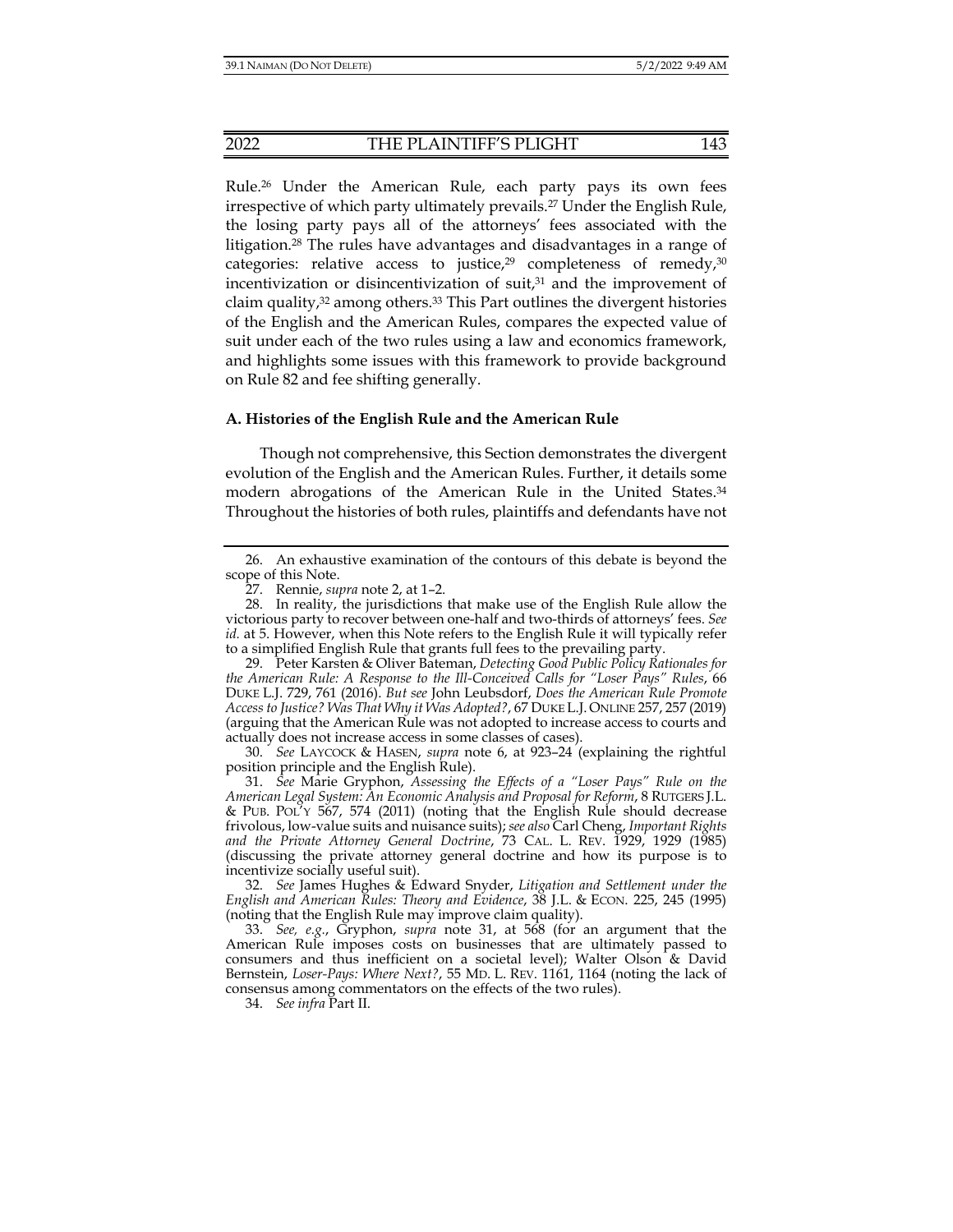always been on equal footing, though imbalances usually favor plaintiffs.35 Ultimately, the development of the American Rule stems from a fear of excessive attorneys' fees. The path to the modern versions of these rules was meandering; the twists reflect policy judgments, shifts in power, and changes in concepts of fairness.

The English Rule was statutorily imposed in England in 1607.<sup>36</sup> However, fee shifting existed in England prior to this statute. Under the powers of equity, early Chancellors of English courts issued fees to the prevailing party when the defeated party abused process or acted indecently.37 In 1278, the Statutes of Gloucester granted victorious plaintiffs fees in certain actions, and two centuries later defendants were given limited access to fee shifting.38 Parity between plaintiffs and defendants came with the 1607 statute,<sup>39</sup> but the rule has since evolved and increased in complexity.40

The English Rule was not available at common law in the United States, and Americans did not seek to statutorily emulate the complex fee shifting system of their English counterparts.<sup>41</sup> In the seventeenth century, colonial Americans generally maintained a distrust of attorneys, a desire to limit their control on society, and a belief that the law was a set of simple, easily ascertained rules.42 Moroever, in many jurisdictions attorneys were not allowed to charge for their services.43 By the eighteenth century, a greater number of statutes allowed attorneys to charge for their services but limited the fee amount or created fee schedules.44 In some jurisdictions, statutes limited the amounts that could be charged to the opposing party, but additional fees could be charged to the lawyer's client.45 Following the American Revolution, Congress

42. Vargo, *supra* note 37, at 1571–72.

43. *See id.* at 1572 (quoting CHARLES WARREN, A HISTORY OF THE AMERICAN BAR 4 (1913)).

44. *Id.* at 1572–73.

 <sup>35.</sup> *See generally* Susan M. Olson, *How Much Access to Justice from State "Equal Access to Justice Acts"?*, 71 CHI.-KENT L. REV. 547, 550–53 (1995).

 <sup>36.</sup> Alyeska Pipeline Serv. Co. v. Wilderness Soc'y, 421 U.S. 240, 247 n.18 (1975).

 <sup>37.</sup> John Vargo, *The American Rule on Attorney Fee Allocation: The Injured Person's Access to Justice*, 42 AM. U. L. REV., 1567, 1570 (1993).

 <sup>38.</sup> *Id.* at 1570–71.

 <sup>39.</sup> *Id.* at 1571.

 <sup>40.</sup> *See id.* (citing Arthur Goodhart, *Costs*, 38 YALE L.J. 849, 851–78 (1929)) (noting the system of taxing costs). In the many jurisdictions that utilize a form of the English Rule, the victorious party is typically entitled to between half and twothirds of its actual attorneys' fees. *Id.* at 1599–1600.

 <sup>41.</sup> Rennie, *supra* note 2, at 4–5.

 <sup>45.</sup> *Id.* at 1573 n.49 (citing John Leubsdorf, *Toward a History of the American Rule on Attorney Fee Recovery*, 47 L. & CONTEMP. PROBS. 9, 11–12 (1984)) (illustrating how lawyers collected fees or "gifts" for charges not mentioned in regulations and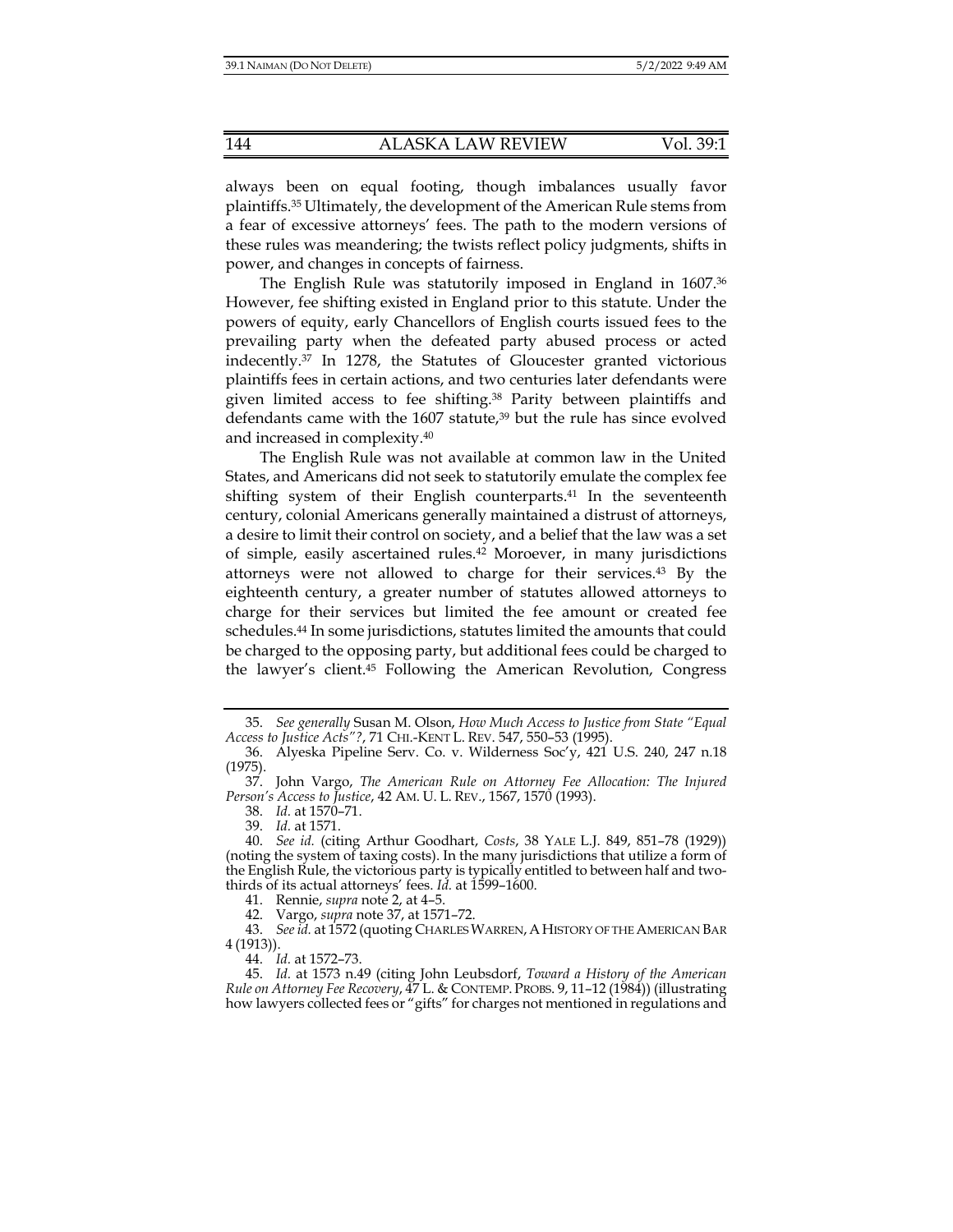authorized federal courts to follow state laws regarding attorneys' fees, and when this statute lapsed, federal courts continued to borrow from state law.46 The Supreme Court initially laid out the forerunner to the American Rule in 1796<sup>47</sup> but vacillated on its full implementation.<sup>48</sup>

By the mid-ninteenth century, Congress became worried that defeated parties bore excessive litigation costs. In the words of Senator Bradbury, "[C]osts have been swelled to an amount exceedingly oppressive to suitors, and altogether disproportionate to the magnitude and importance of the causes in which they are taxed, or the labor bestowed."49 In 1853, Congress enacted a fee bill to limit fee recovery to docket fees capped at twenty dollars.50 This law cemented the American Rule within federal jurisprudence but left the door open for over 200 federal and nearly 4,000 state statutory exceptions currently in place.51

While numerous, these exceptions are narrower than Alaska's Rule 82.52 On the federal side, consider 15 U.S.C. § 15(a) and 42 U.S.C. § 2000e-5(k). The former grants attorneys' fees to those injured by antitrust violations.53 The latter ordinarily entitles prevailing parties to attorneys' fees in employment discrimination claims unless the prevailing party is the United States government.54 Fee shifting in these examples is limited to specific claims and situations.

Several states, Alaska excepted, have granted fee shifting in similarly limited circumstances.55 Take, for example, Utah's Gasoline Products

charged clients more than court would award as costs from losing opponent). 46. *Id.* at 1575–76.

 <sup>47.</sup> *Id.* (citing Arcambel v. Wiseman, 3 U.S. (3 Dall.) 306, 306 (1796)).

 <sup>48.</sup> *See id.* at 1575–78 (discussing the Supreme Court decisions on attorneys' fees between 1796 and 1853).

 <sup>49.</sup> Alyeska Pipeline Serv. Co. v. Wilderness Soc'y, 421 U.S. 240, 252 n.24 (1975) (quoting CONG. GLOBE, 32d Cong., 2d Sess. 207 (1853)).

 <sup>50.</sup> Vargo, *supra* note 37, at 1578.

 <sup>51.</sup> LAYCOCK & HASEN, *supra* note 6, at 925.

 <sup>52.</sup> *See* HENRY COHEN, CONG.RSCH. SERV., 94-970, AWARDS OF ATTORNEYS' FEES BY FEDERAL COURTS AND FEDERAL AGENCIES CRS-6 (2008) (noting that congressionally approved fee shifting is limited to "specific situations").

<sup>53. 15</sup> U.S.C.  $\S$  15(a).

 <sup>54. 42</sup> U.S.C. § 2000e-5(k).

 <sup>55.</sup> *See* Olson, *supra* note 35, at 552, 563 (noting that many state fee shifting statutes are associated with little-used laws and that most state Equal Access to Justice Acts are limited to certain types of actions against the state). There have been several incidents where states accidentally enacted the English Rule broadly. *See, e.g.*, Deborah Cassens Weiss, *Oklahoma Unintentionally Adopts Loser-Pays System for Attorney Fees in Civil Cases*, A.B.A. J. (May 18, 2017), https://www.abajournal.com/news/article/oklahoma\_adopts\_loser\_pays\_fees \_in\_civil\_cases\_as\_a\_result\_of\_oversight\_by; William W. Savage, III, *Back to Normal: OK Legislature Restores American Rule*, NONDOC (May 25, 2017), https://nondoc.com/2017/05/25/oklahoma-legislature-restores-americanrule/.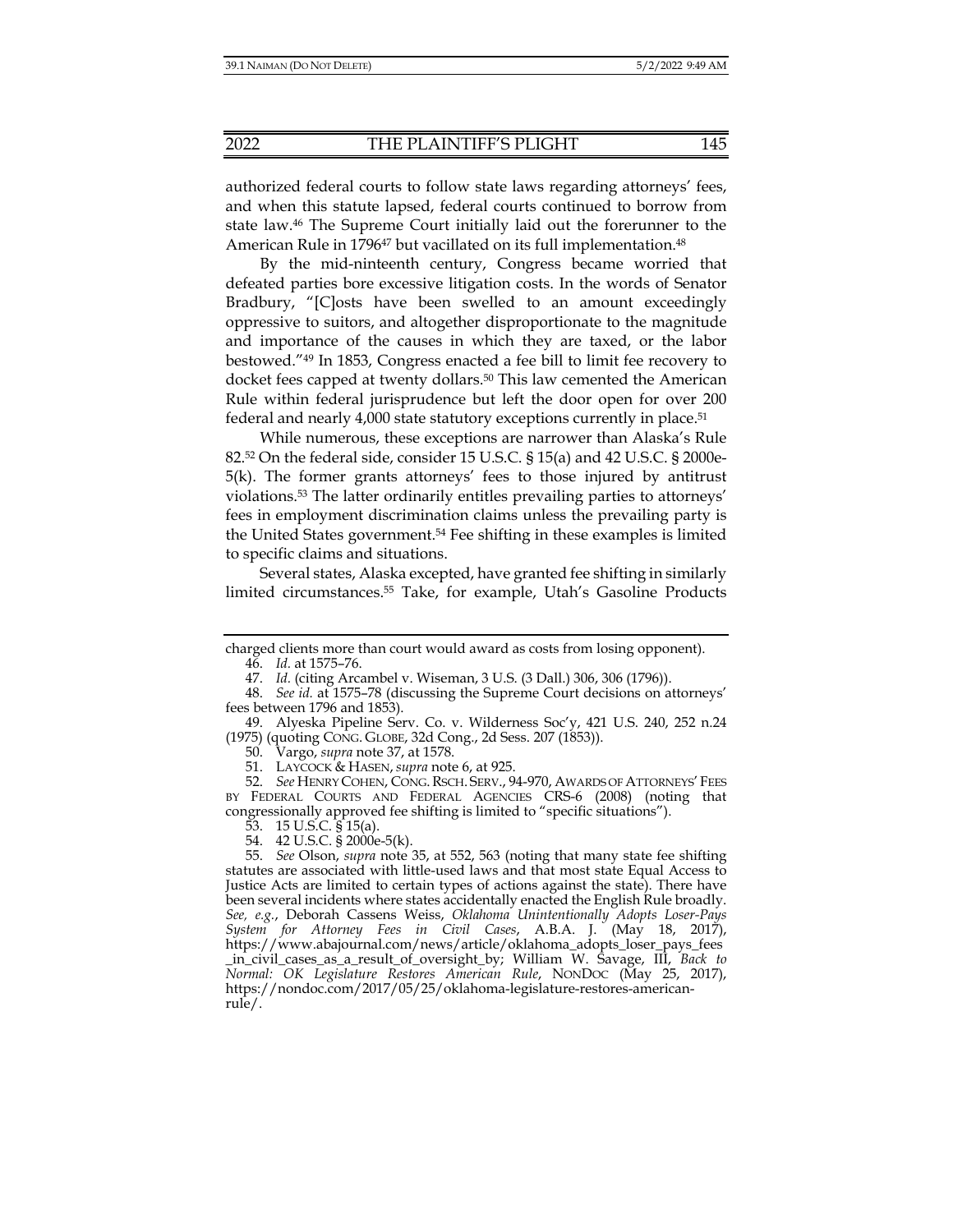Marketing Act, which provides for a fee shift toward the prevailing party in certain gasoline refiner-dealer disputes.56 Beyond their narrowness in scope, the majority of state fee shifting regimes are pro-plaintiff.<sup>57</sup>

### **B. Comparing Rules**

The battle between proponents of the English and American Rules has been fought across multiple theaters, but there is still little agreement between the parties.<sup>58</sup> Generally, according to law and economics scholars, the American Rule seems to encourage litigation by allowing plaintiffs access to the justice system without excessive risk to their personal funds.59 That scholars agree on this point does not mean the American Rule is superior or even that more litigation occurs in jurisdictions that use the American Rule.<sup>60</sup> However, the expected value of suit is useful in understanding how rational potential plaintiffs act. After explaining how the design of the American Rule mathematically encourages suit, this Section highlights how plaintiffs are not necessarily "rational."

Imagine a rational plaintiff injured in a convenience store. Our rational plaintiff incurred \$200,000 worth of injury and is paying \$20,000 out of pocket for his personal injury attorney.<sup>61</sup> The defendant will also expend \$20,000 on counsel. Which system does our rational plaintiff prefer, and under what circumstances will he bring suit?

Under the American Rule, if the plaintiff wins his suit, he will net \$180,000—the \$200,000 award minus the \$20,000 attorney fee. Should he lose, he would net negative \$20,000—the cost of his attorney. Because he is rational, he will bring suit only when his expected judgment—the probability of victory multiplied by the expected award—meets or

 <sup>56.</sup> UTAH CODE ANN. § 13-12-7 (2021).

 <sup>57.</sup> Olson, *supra* note 35, at 553–54.

 <sup>58.</sup> Olson & Bernstein, *supra* note 33, at 1164 (noting the lack of consensus among commentators on the effects of the two rules).

 <sup>59.</sup> *See* Avery W. Katz & Chris W. Sanchirico, *Fee Shifting in Litigation: Survey and Assessment*, 10 U. PA. L. SCH. INST. FOR L. & ECON., no. 30, 2010, at 1, 9 (citing Steven Shavell, *Suit, Settlement, and Trial: A Theoretical Analysis under Alternative Methods for the Allocation of Legal Costs*, 11 J. LEGAL STUD. 55, 58 (1982)) (noting that the American Rule encourages plaintiffs with large claims but low chances of victory).

 <sup>60.</sup> *See* Rennie, *supra* note 2, at 43 (noting that civil and tort filing rates in Alaska's federal courts do not significantly differ from other parts of the United States).

 <sup>61.</sup> The following hypotheticals do not take into account the emotional or collateral costs associated with trial, such as time off from work, travel costs, and child care.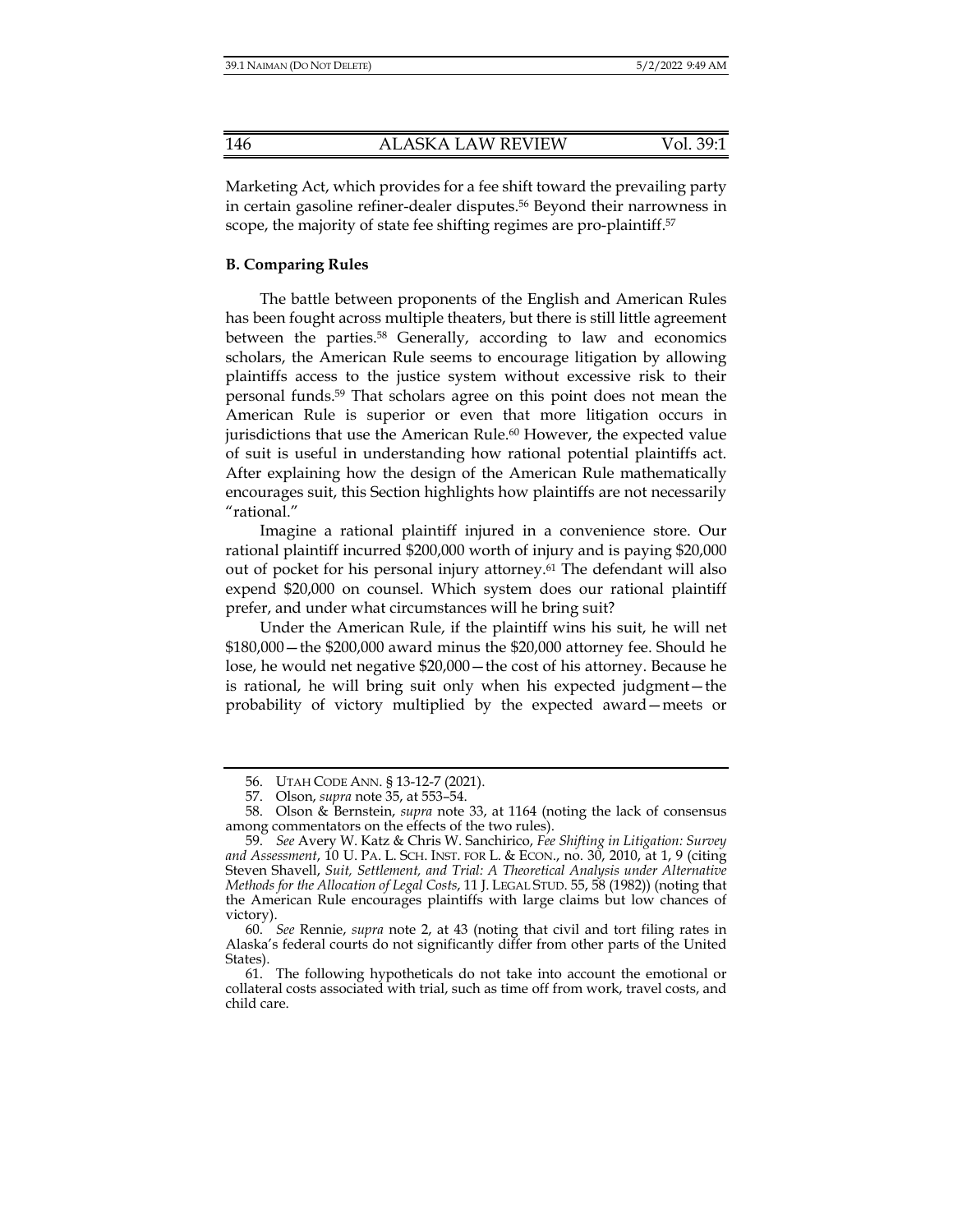exceeds the costs of litigation.<sup>62</sup> Here, the plaintiff will bring his claim if the chance of victory is 10% or greater. $63$ 

Under the English Rule, if the plaintiff were to win his suit, he would net \$200,000—the amount of the award. Should he lose, he would net negative \$40,000—the cost of the two attorneys. Because he is rational, he will bring suit only when his expected judgment meets or exceeds his expected legal costs—the cost of the attorneys multiplied by the probability of paying that fee.64 Here, the plaintiff will bring his claim if the chance of victory is 16.67% or greater.<sup>65</sup>

Thus the American Rule "incentivizes suit." Assuming the attorneys' fees of both parties are equal, the value of the putative plaintiff's suit is higher under the American Rule than it is under the English Rule when the chance of victory is below 50%. Once the chance of victory reaches 50%, plaintiffs would prefer the English Rule.

 <sup>62.</sup> Steven Shavell, *Suit, Settlement, and Trial: A Theoretical Analysis under Alternative Methods for the Allocation of Legal Costs*, 11 J. LEGAL STUD. 55, 58 (1982). Shavell expresses this as *pw > x* where *p* is the plaintiff's likelihood of winning, *w*  is the amount of the judgment, and *x* is the legal costs. *Id.* This formulation does not take into account the plaintiff's net and only examines when suit will be brought. To take the net into account, the equation for expected value can be expressed as  $p(w - x) - (1 - p)x$ . When the result is zero, the plaintiff breaks even from an expected value standpoint. This is the equation that will be used below.

 <sup>63.</sup> *p(200,000 – 20,000) – (1 – p)20,000 = 0.* Solving for *p* yields 0.1, which equals 10%.

<sup>64.</sup> Shavell, *supra* note 62, at 59. Shavell expresses this as  $pw > (1 - p)(x + y)$ where the terms are the same as above and *y* is equal to the defendant's fees. *Id.*  This formula may also be expressed as  $pw - ((1 - p)(x + y))$ . When the result is zero, the plaintiff breaks even from an expected value standpoint.

 <sup>65.</sup> *p(200,000) – ((1 – p)(20,000 + 20,000)) = 0.* Solving for *p* yields 0.16666 repeating, which equals roughly 16.67%.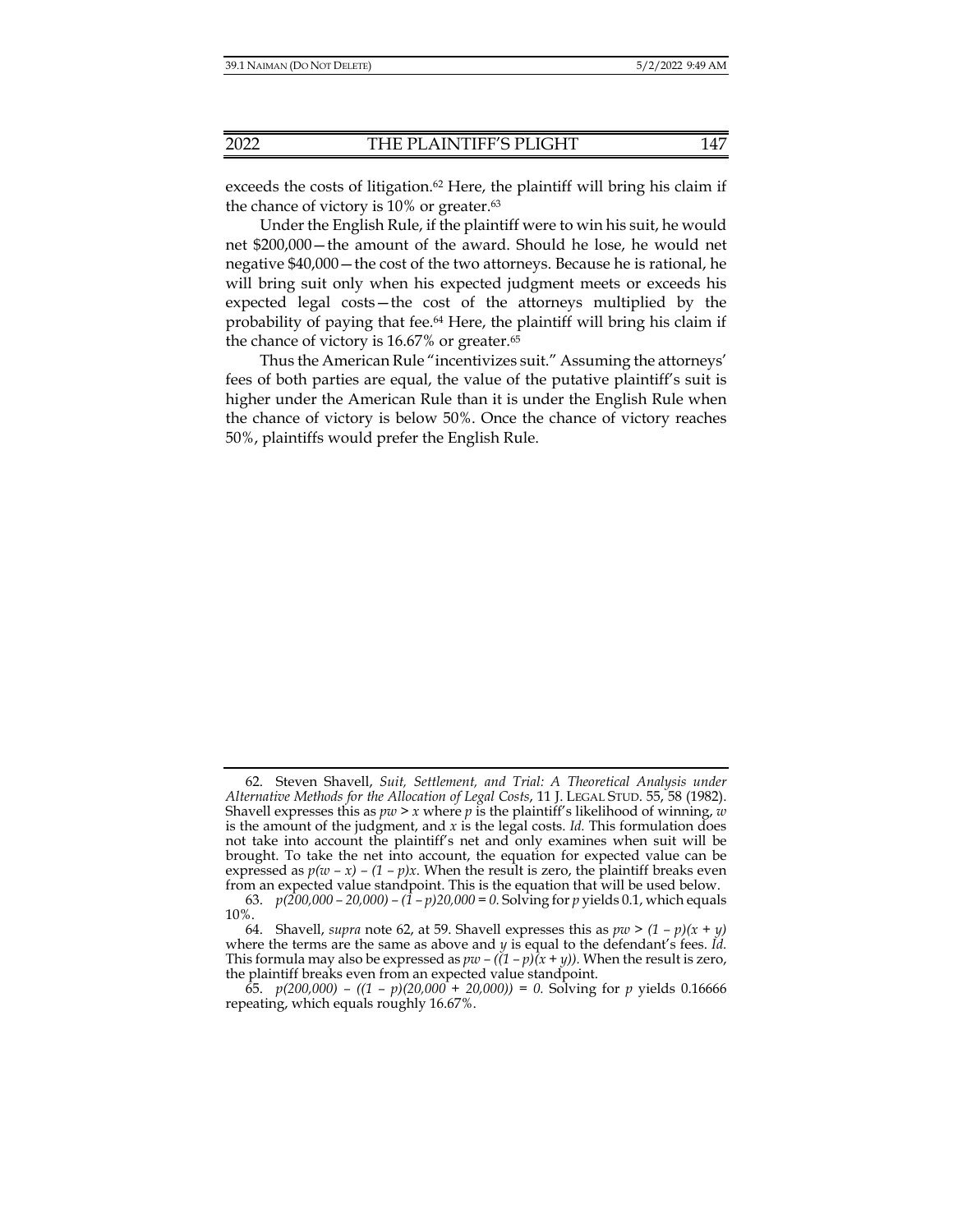

*Figure 1. Comparison of the expected value of a suit under the American and English Rules.* 

The expected value of a suit under the American Rule is shifted farther in our rational plaintiff's favor when contingency fees are in play. Under a contingency fee arrangement, our rational plaintiff has no cost in the event of a loss.<sup>66</sup> Therefore, he would bring suit whenever there is a non-zero chance of success. Under contingency fee arrangements, attorneys, rather than clients, internalize the risk and costs associated with losing the suit. Contingency fee arrangements therefore shift the rational decision-making process of whether to bring suit from clients to attorneys. In making their decisions on whether to take a plaintiff's case, attorneys must consider their fee in the event of a victory and their expected costs independent of the outcome of the suit.<sup>67</sup> Thus, while contingency fee arrangements incentivize rational plaintiffs to bring suit, they shift the decision making process to the plaintiffs' attorneys, who will be forced to internalize their own costs in the event of a loss.

The examples above assume a risk-neutral plaintiff—that is, a rational plaintiff whose decisions are guided by the expected value of

<sup>66.</sup> This may be expressed as  $p(w - x) - (1 - p)(\$0)$ . The second term will always resolve to zero.

<sup>67.</sup> This can be represented as  $p(x - s) - (1 - p)s$ , where *s* is the cost to the attorney of providing legal services.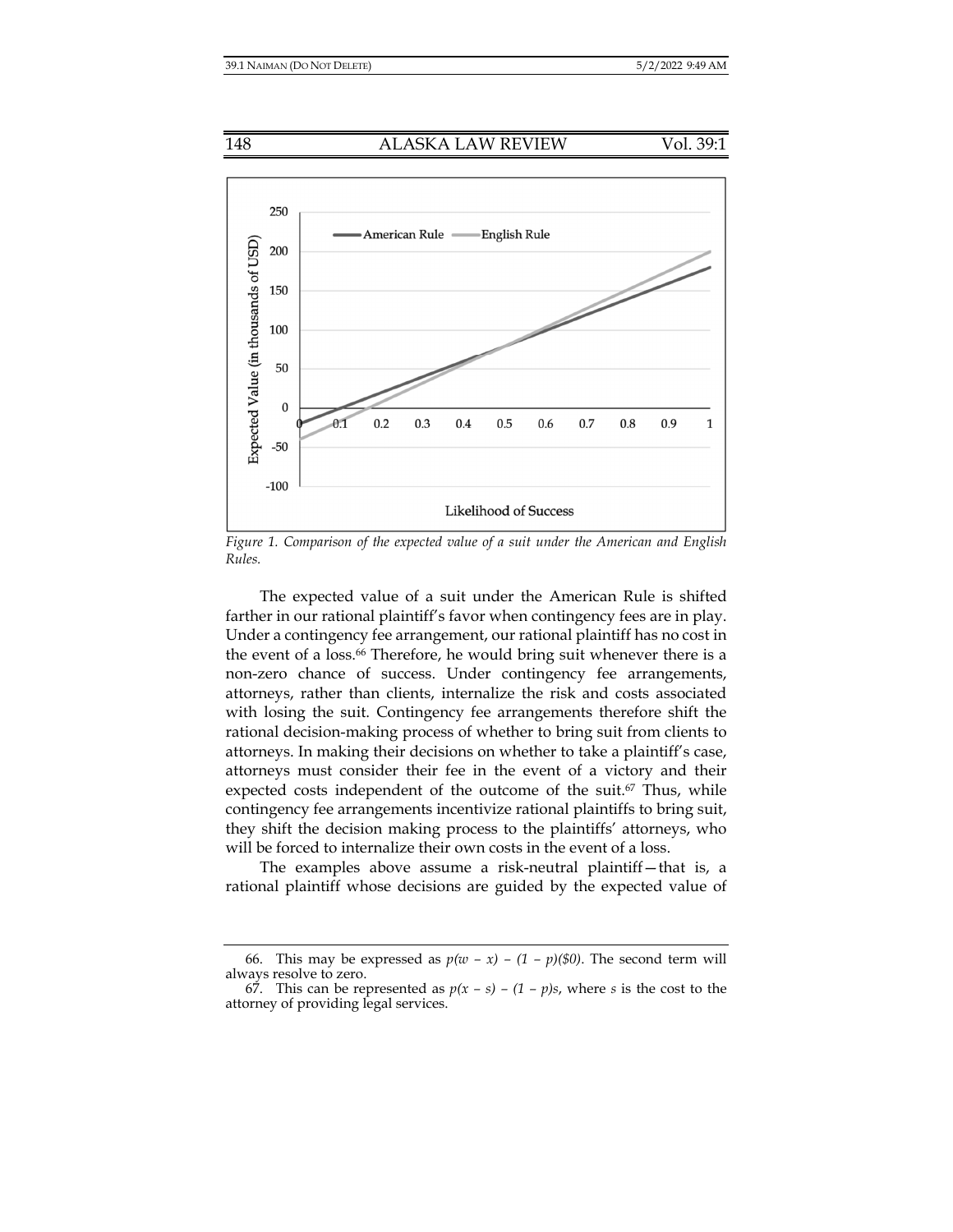litigation but not by the level of uncertainty regarding that valuation.<sup>68</sup>

However, not all plaintiffs are risk neutral. For non-risk-neutral parties, the expected value and the uncertainty of receiving that value are at play.69 For example, a risk-averse plaintiff would rather accept a certain \$1,000 than a 10% chance at \$10,000.70 However, a risk-seeking plaintiff would prefer the 10% chance of \$10,000 to the certain \$1,000.71 The degree of risk aversion or risk seeking alters plaintiff behavior.72

Further, the level of uncertainty in the valuation will alter plaintiff behavior. Take, for example, a plaintiff injured snowmobiling who has a 50% chance of winning and a \$10,000 fee irrespective of outcome. Under the American Rule, the injured snowmobiler will bring suit when the expected award is greater than or equal to \$20,000. But, what if the accident and the legal outcomes could not be valued with certainty? Maybe the plaintiff knows that he has imperfect information or is not good at valuing claims. In other words, there can be uncertainty in the valuation itself, and this uncertainty has the potential to change how plaintiffs approach litigation.

Because they are human, neither plaintiffs nor defendants are perfectly rational, and they are subject to psychological biases such as endowment and framing effects. The endowment effect is an emotional bias that can cause overvaluation of owned objects.73 The framing effect suggests that people are more risk averse when outcomes are positive than when outcomes are negative. For example, most people would prefer a guaranteed gain of \$1,000 to a one in five chance of gaining \$5,000, but would prefer a one in five chance of losing \$5,000 to definitely losing \$1,000.74 Further, people tend to be loss averse and asymmetrically value equivalent losses and gains.75 Thus, the cost of losing \$1,000 outweighs an equivalent gain.76 These psychological biases affect plaintiff and defendant decisions.

Furthermore, the hypotheticals above do not take into account the plaintiff's financial resources. The Supreme Court noted the potential effects of the English Rule on the poor, stating that they "might be

 <sup>68.</sup> Shavell, *supra* note 62, at 58.

 <sup>69.</sup> *Id.*

 <sup>70.</sup> *Id.*

 <sup>71.</sup> *See id.* at 58 n.12 (describing a risk-seeking plaintiff).

 <sup>72.</sup> For a discussion of decision theory, see HOWARD RAIFFA, DECISION ANALYSIS: INTRODUCTORY LECTURES ON CHOICES UNDER UNCERTAINTY (1968).

 <sup>73.</sup> CHARLES CRAVER, SKILLS & VALUES: LEGAL NEGOTIATING 157–59 (3d ed. 2016).

 <sup>74.</sup> *Id.* at 155–56.

 <sup>75.</sup> Daniel Kahneman & Amos Tversky, *Prospect Theory: Analysis of Decision under Risk*, 47 ECONOMETRICA 263, 279 (1979).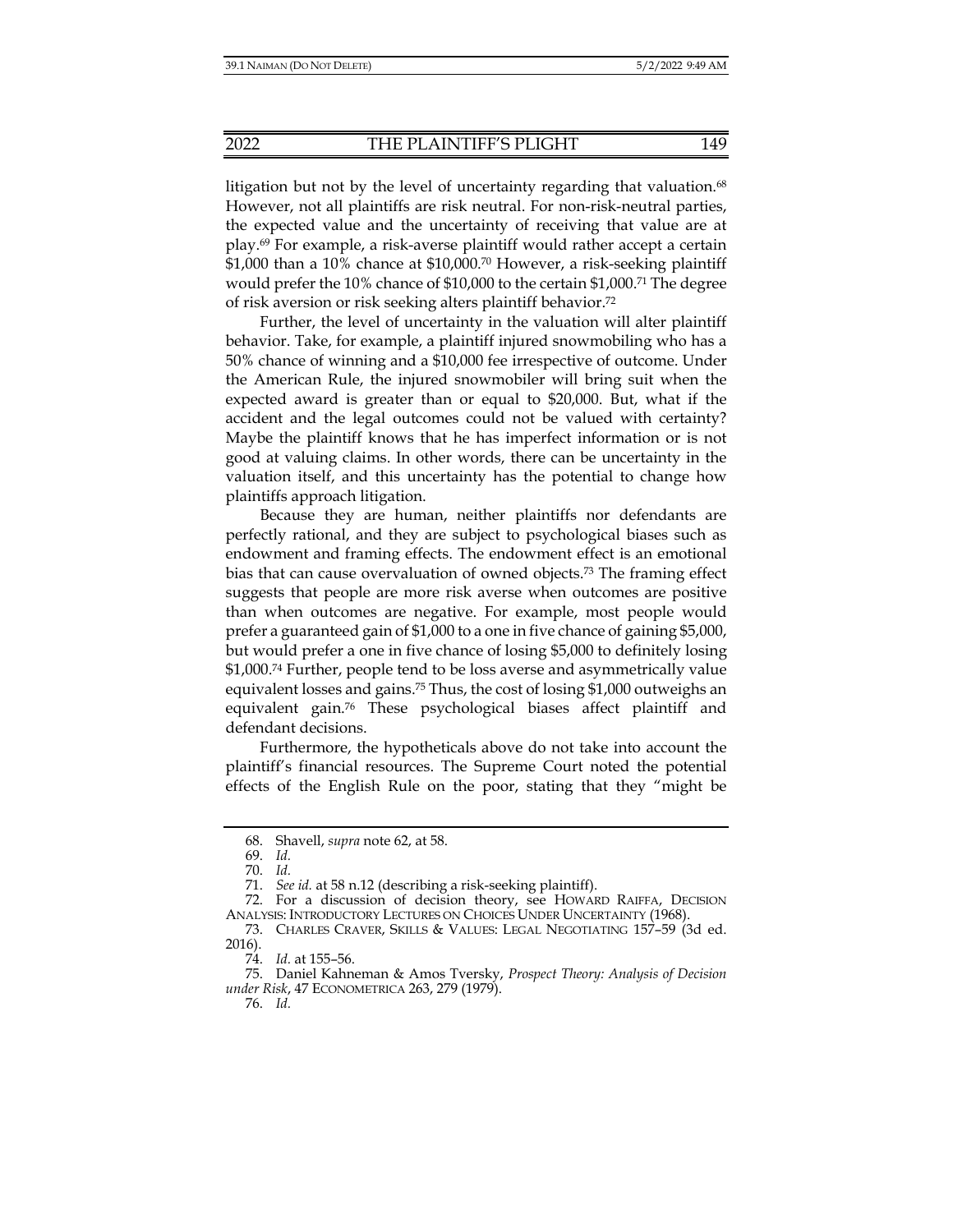unjustly discouraged from instituting actions to vindicate their rights if the penalty for losing included the fees of their opponents' counsel."77 Stated plainly, plaintiffs of limited means may be particularly risk averse under the English Rule because they stand to lose what little they have.

This problem may sound foreign, but it is American reality. A 2021 survey of Americans suggested that 51% had less than three months of emergency funds, and about half of that group had no savings at all.<sup>78</sup> A 2019 survey suggested that 69% of Americans have less than \$1,000 in savings.79 This is a double-edged sword: on the one hand, defendants may not be able to collect fees from insolvent plaintiffs; on the other, low and moderate income loss-averse plaintiffs will not bring meritorious claims, fearing the economic ramifications of a loss.

Assume our injured plaintiff is better off than most Americans; he is mostly living paycheck to paycheck but has an emergency fund of \$10,000. He cannot afford to hire one lawyer, let alone two, and is likely only able to proceed with a case if his lawyer works on contingency. Unlike someone of moderate or significant means, under the English Rule, our plaintiff would be financially crippled by a loss.

In some systems that utilize the English Rule, insolvent and nearly insolvent plaintiffs are given a reprieve from the harsh edge of the twoway fee shift. These systems intentionally grant these plaintiffs one-way fee shifting and relieve them of liability to victorious defendants.80 In systems that do not utilize one-way fee shifting, poorer plaintiffs may still benefit from one-way fee shifting, as they are functionally judgmentproof and would be unable to pay fees levied on them.81 A defendant's likely inability to collect does not necessarily negate a plaintiff's fear of collection and the accompanying declaration of bankruptcy. Generally, bringing suit in a fee-shifting jurisdiction may present more of a dilemma to middle class plaintiffs than it would for the judgment-proof poor or the wealthy for whom an adverse judgment would not significantly affect their net worth.82

 <sup>77.</sup> Fleischmann Distilling Corp. v. Maier Brewing Co., 386 U.S. 714, 718 (1967).

 <sup>78.</sup> Francisco Velasquez, *Over Half of Americans Have Less than 3 Months Worth of Emergency Savings*, CNBC (July 28, 2021, 12:02 PM), https://www.cnbc.com/2021/07/28/51percent-of-americans-have-less-than-3 months-worth-of-emergency-savings.html.

 <sup>79.</sup> Cameron Huddleston, *Survey: 69% of Americans Have Less Than \$1,000 in Savings*, YAHOO! (Dec. 16, 2019), https://www.yahoo.com/now/survey-69 americans-less-1-171927256.html.

 <sup>80.</sup> Vargo, *supra* note 37, at 1629.

 <sup>81.</sup> Rennie, *supra* note 2, at 6 n.29.

 <sup>82.</sup> *See* Di Pietro & Carns, *supra* note 21, at 79 (noting that this is the case in Alaska).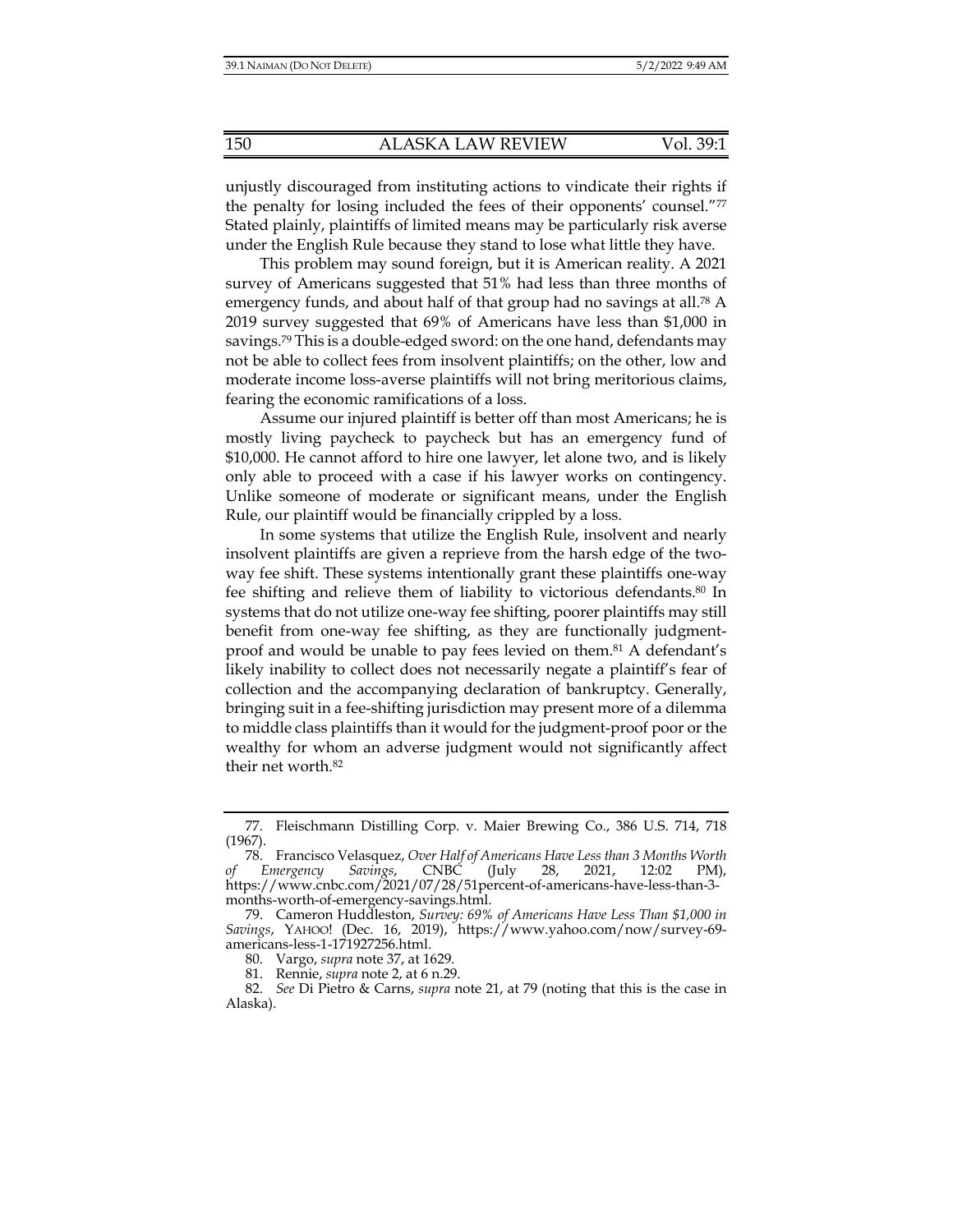#### **III. RULE 82 AND ITS COMPANIONS**

Alaska's Rule 82 is the most expansive of the nearly 2,000 state abrogations of the American Rule, and it has a long history. But it is not the only mechanism for shifting the financial burden between parties in Alaska. Alaska Rules of Civil Procedure 79 ("Rule 79") and 68 ("Rule 68") also serve to rebalance the scales of payment. After discussing the current procedure and functionality of Rule 82 and its companions, this Section details Alaska's rationale for these rules and summarizes the history of Rule 82 to provide a sense of the procedure required to change it.

#### **A. Mechanics of Rule 82**

Barring judicial intervention, Rule 82 mandates that the prevailing party has ten days from the judgment date to bring a motion to recover a percentage of its attorneys' fees.83 The defeated party has ten days to file opposition.84 The prevailing party is the party that is "successful on the 'main issue' of the action and 'in whose favor the decision or verdict is rendered and *the judgment entered*.'"85 As such, the prevailing party need not win every issue.86 The court generally maintains broad discretion over fees,<sup>87</sup> and in the event that more than one party is successful on its main issue, the court may deny both parties attorneys' fees.<sup>88</sup> On review, appellate courts utilize the abuse of discretion standard and overturn the trial court's ruling only when it is "manifestly unreasonable."89

Generally, the amount of the award is determined by Rule 82's fee schedules, $90$  except where abrogated by law or the parties' agreement, $91$ or when the court determines a modification is warranted.92 When the prevailing party wins a monetary award, the amount of fees granted

 89. *Progressive Corp.*, 195 P.3d at 1092 (citing Interior Cabaret Ass'n v. Fairbanks N. Star Borough, 135 P.3d 1000, 1002 (Alaska 2006)).

90. ALASKA R. CIV. P. 82(b).

 91. *Id.* 82(a). *See, e.g.*, Di Pietro & Carns, *supra* note 21, at 73 (discussing posttrial settlements that exchange the right to appeal for the right to Rule 82 fees); ATTORNEYS' FEES 1995, *supra* note 17, at 45–52 (listing situations where Rule 82 does not apply).

92. ALASKA R. CIV. P. 82(b)(3).

 <sup>83.</sup> ALASKA R. CIV. P. 82(c).

 <sup>84.</sup> *Id.* 77(c)(2).

 <sup>85.</sup> Progressive Corp. v. Peter *ex rel.* Peter, 195 P.3d 1083, 1092 (Alaska 2008) (emphasis added) (quoting Hillman v. Nationwide Mut. Fire Ins. Co., 855 P.2d 1321, 1327 (Alaska 1993)).

 <sup>86.</sup> *Id.* (citing Blumenshine v. Baptiste, 869 P.2d 470, 474 (Alaska 1994)). 87. *Id.*

 <sup>88.</sup> *See* Taylor v. Moutrie-Pelham, 246 P.3d 927, 929–30 (Alaska 2011) (determining that it was not an abuse of discretion for a trial court to conclude that neither party was the prevailing party when each party won a main issue).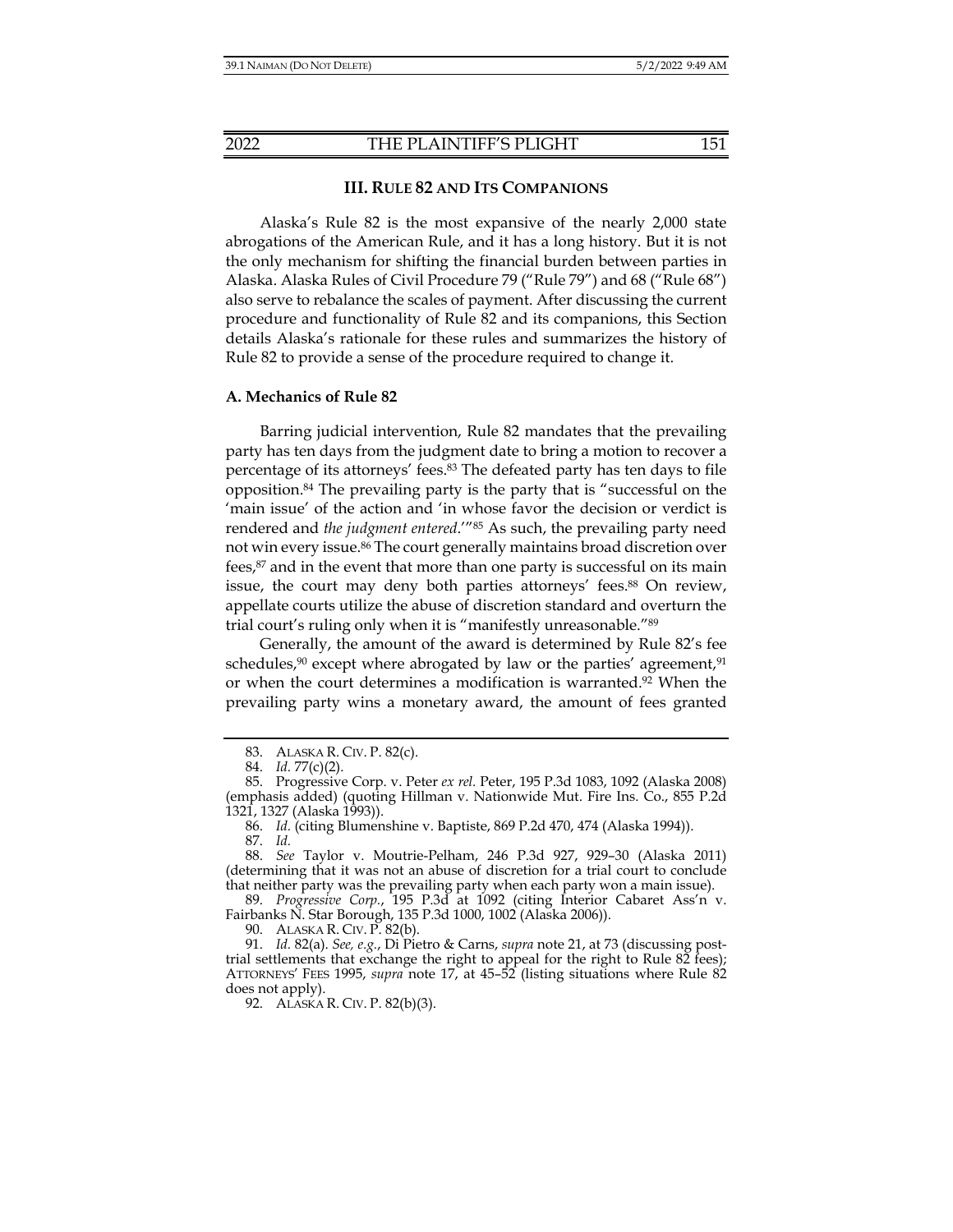ranges from 1% to 20% of that award depending on the level of contestation and the award amount.<sup>93</sup> Depending on the need for a trial, the schedule for non-monetary awards ranges from 20% to 30% of "actual attorney's fees which were necessarily incurred."94 Where default judgment is entered, the clerk determines fees.<sup>95</sup> In all other cases, the court is the arbiter of fees.<sup>96</sup>

#### *1. Monetary Judgments*

For cases resulting in monetary judgments, the court must first determine the amount of the judgment.97 Judges determine the amount of the fee award based on the net, rather than the gross, judgment.<sup>98</sup> Thus, where counterclaims reduce the amount of a judgment, the amount used to determine the fee award is decreased accordingly.99 In determining the net judgment, in addition to all forms of monetary judgment,<sup>100</sup> courts consider prejudgment interest.101 As such, the net judgment includes prejudgment interest, compensatory damages, nominal damages, and punitive damages less any amount awarded for counterclaims.

After calculating the net judgment, courts calculate the Rule 82 fee award. The fee schedule is a matrix that has two axes: judgment amount and contestation.102

 101. ATTORNEYS' FEES 1995, *supra* note 17, at 57 (citing Era Helicopters v. Digicon Alaska, 518 P.2d 1057, 1063 (Alaska 1974)).

102. ALASKA R. CIV. P. 82(b)(1).

 <sup>93.</sup> *Id.* 82(b)(1).

 <sup>94.</sup> *Id.* 82(b)(2).

 <sup>95.</sup> *Id.* 82(d).

 <sup>96.</sup> *Id.* 97. *Id.* 82(b).

 <sup>98.</sup> ATTORNEYS' FEES 1995, *supra* note 17, at 57 (citing Fairbanks Builders v. Sandstrom Plumbing & Heating, 555 P.2d 964, 967 (Alaska 1976)). For example, if a court awarded \$11,000 to a plaintiff for her primary claim and \$1,000 to a defendant for his cross claim, the plaintiff's net judgment would be \$10,000.

 <sup>99.</sup> *Fairbanks Builders*, 555 P.2d at 967.

 <sup>100.</sup> *See* ATTORNEYS' FEES 1995, *supra* note 17, at 57–58, 58 n.293 (citing Sturm, Ruger, & Co. v. Day, 627 P.2d 204, 205 (Alaska 1981)) (stating that punitive damages are included because of their relationship to nominal damages). The article states that punitive damages are *permissively included*, but this is a slight misstatement as punitive damages are included by default and *permissively excluded*. *Sturm, Ruger, & Co.*, 627 P.2d at 205. Where excluded, the court must state its reasoning. *Id.*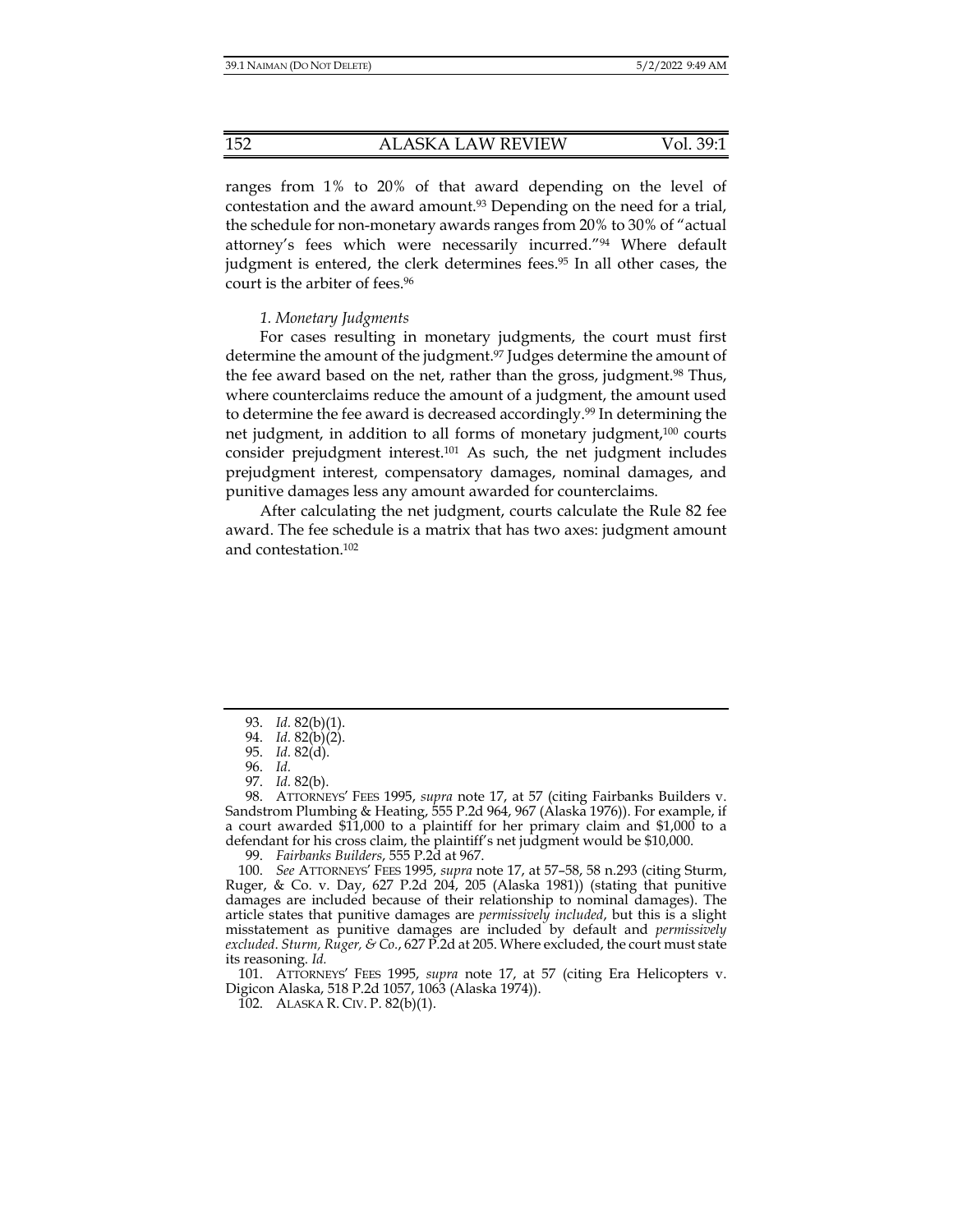| Judgment and, If Awarded, |           | Contested  | Contested | Non-      |
|---------------------------|-----------|------------|-----------|-----------|
| Prejudgment Interest      |           | with Trial | Without   | Contested |
|                           |           |            | Trial     |           |
| First                     | \$25,000  | 20%        | 18%       | 10%       |
| Next                      | \$75,000  | 10%        | 8%        | 3%        |
| Next                      | \$400,000 | 10%        | 6%        | 2%        |
| Over                      | \$500,000 | 10%        | 2%        | $1\%$     |

*Figure 2. Rule 82(b)(1)'s schedule103*

An understanding of each axis is required to arrive at the correct fee award. The judgment amount axis is the more complicated of the two because it is marginalized — bracketed akin to the Federal Income  $\text{Tax}^{104}$  and regressive—decreasing in percentage as the judgment increases. As the amount of the judgment increases from bracket to bracket, the percentage of the overall award paid in fees decreases. For example, compare the overall percentage of fee reimbursement between two clients who win at trial: Client A wins \$20,000, and Client B wins \$200,000. The attorney that wins Client A's \$20,000 case receives 20% of the judgment— \$4,000—as fees directly from the losing party. The award of \$20,000 is below the upper limit of the first bracket—\$25,000—and the fee is therefore assessed at the 20% rate. In comparison, the attorney that wins Client B's  $$200,000$  case receives  $11.25\% - $22,500 -$  as fees directly from the losing party. The award of \$200,000 is split between the first three brackets. The first \$25,000 is assessed at 20%, the next \$75,000 is assessed at 10%, and the remaining \$100,000 of the award is assessed at 10%. Assuming both clients employed counsel with a 30% contingency arrangement, Client A still owes 10% of the judgment—\$2,000—to her attorney, while Client B still owes 18.75% of the judgment—\$37,500—to her attorney. As the amount of the judgment increases, the victorious party owes a greater share of the award that was intended to compensate her to her attorney.

The final bracket operates somewhat differently because it is open ended. When the judgment is over \$500,000, additional dollars are assessed at the same percentage. As the judgment amount increases beyond the highest bracket, the overall percentage received from the losing party decreases asymptotically to the percentage assessed in that bracket.105 Generally, as the award increases, the percentage of the Rule

 <sup>103.</sup> *Id.* 

 <sup>104. 26</sup> U.S.C. § 1.

 <sup>105.</sup> This may be expressed as the following limit equation: lim  $\frac{52,500+0.1(w-500,000)}{w}$  = 10%. Starting with the first 10% bracket,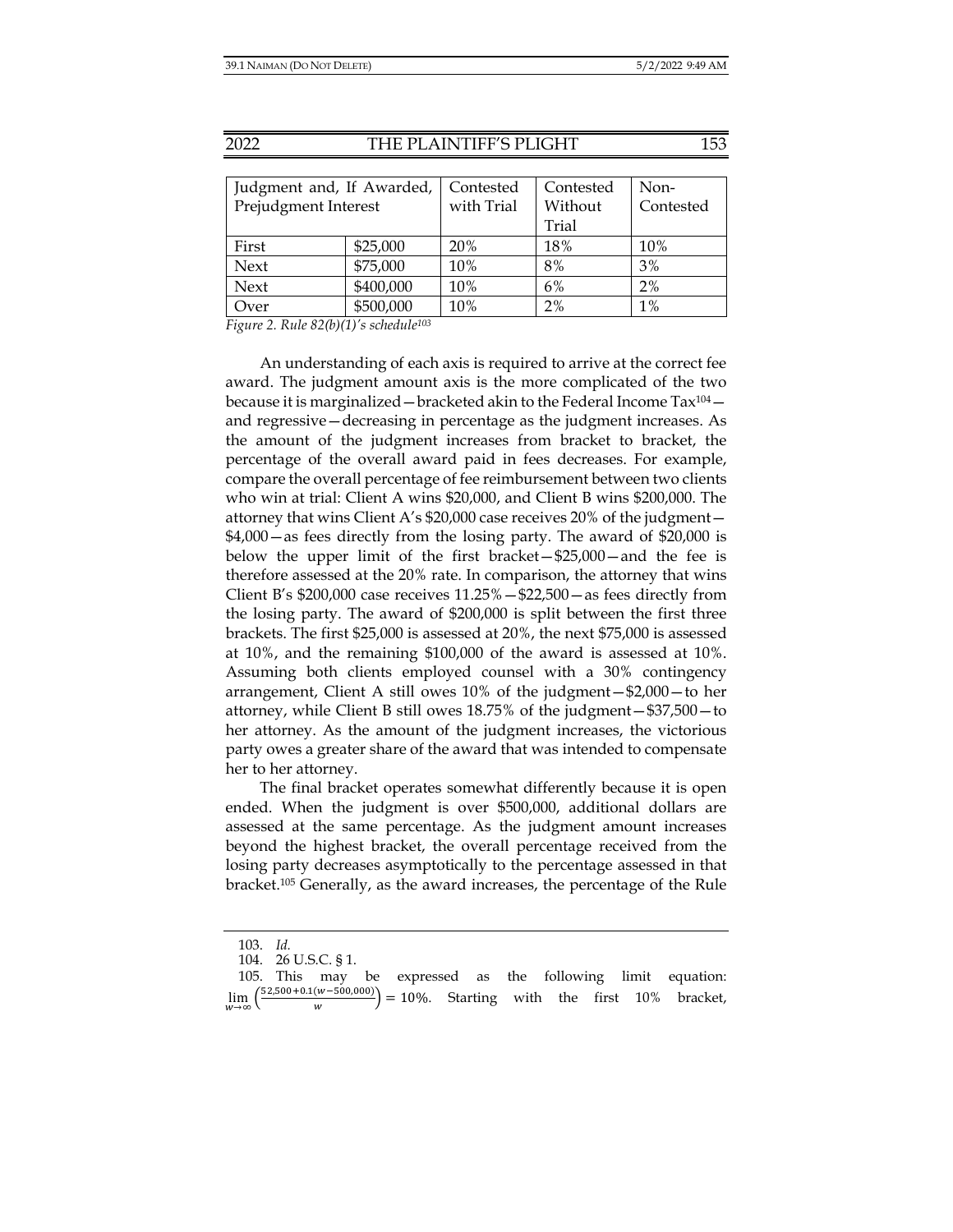82 fee award decreases toward the percentage specified in the final bracket. This decrease in attorneys' fees paid by the defeated party correspondingly increases the share of attorneys' fees that the prevailing party must pay.



*Figure 3. Proportions of prevailing party's attorneys' fees paid by each party under Rule 82(b)(1).* 

Unlike the judgment amount axis, the contestation axis is qualitative. It sets out three schedules: one for when the matter was uncontested, one for when the matter was contested, and one for when the case went to trial.106 As the level of contestation increases from non-contested to contested with trial, the percentage of Rule 82 fees increases.107 Thus, prevailing parties that undergo a trial receive a higher percentage of fees from their opponents than those who prevailed without a trial. Compare three clients who each receive a \$200,000 judgment. Client 1 has his judgment entered by default, Client 2 faces opposition but secures her victory in a summary judgment motion, and Client 3 takes their case to trial. Under Rule 82, Client 1 receives 3.75% of his judgment, or \$6,705. Client 2 receives 8.25% of her judgment, or \$16,500. Client 3 receives 11.75% of their judgment, or \$22,500. In essence, the more effort required by the party to prevail, the greater the percentage of Rule 82 fees.

lim  $(5,000+0.1(w-25,000))$  $\frac{w^{-(w-25,000)}}{w}$  = 10%

 <sup>106.</sup> ALASKA R. CIV. P. 82(b)(1).

 <sup>107.</sup> *Id.*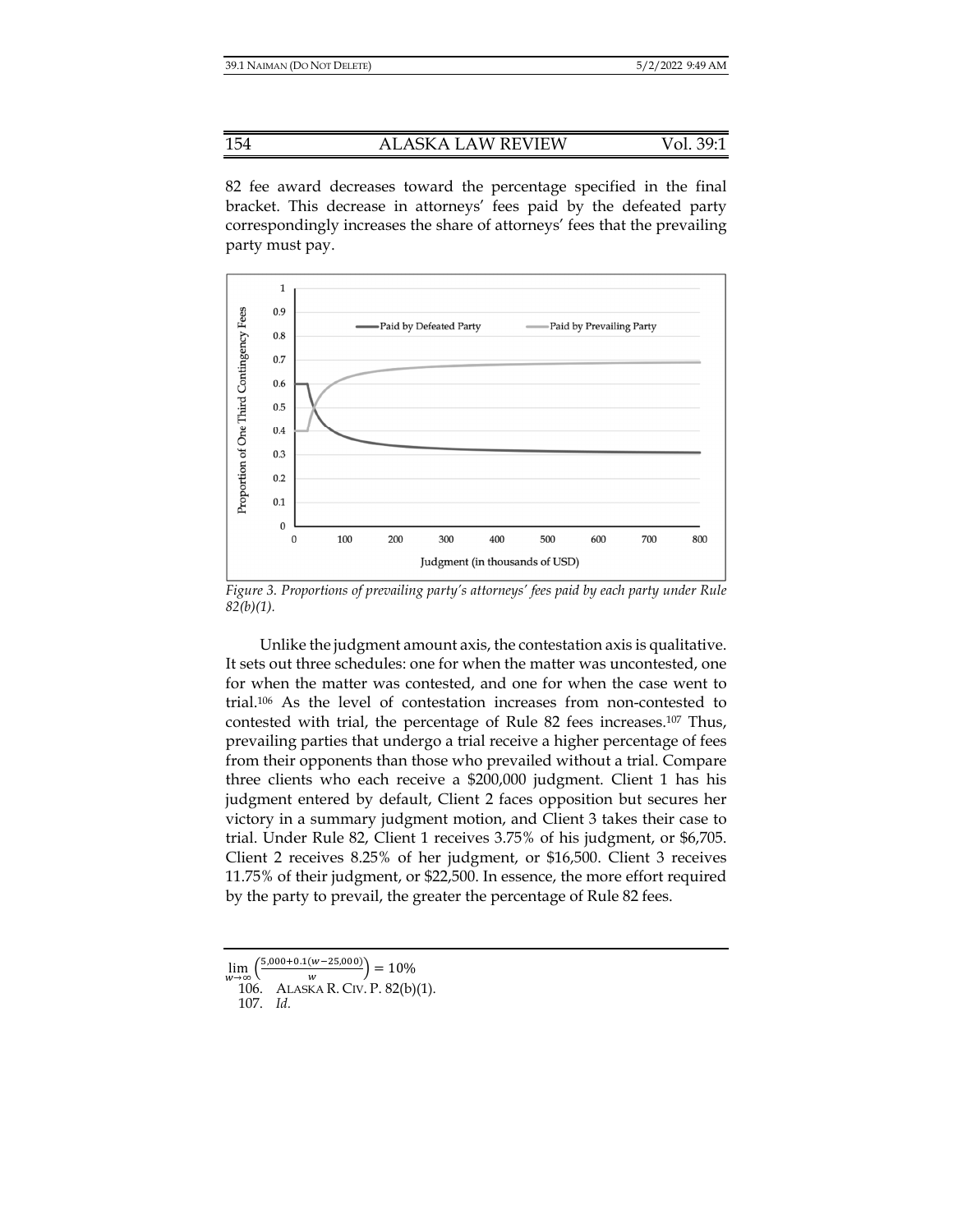



*Figure 4. Proportion of judgment assessed to the non-prevailing party as fees.* 

#### *2. Non-Monetary Judgments*

In comparison to monetary judgments, which utilize the multi-axis schedule of Rule  $82(b)(1)$ , there are only two options for non-monetary judgments. When a non-monetary judgment is achieved without trial, the prevailing party is entitled to twenty percent of its "actual attorney's fees which were necessarily incurred."108 When a trial is required, the prevailing party is entitled to thirty percent of its "actual attorney's fees which were necessarily incurred."<sup>109</sup> Unlike monetary judgments, which are determined by the amount of the judgment, each Rule 82 motion for fees from a non-monetary judgment requires an assessment of what fees were necessarily incurred.110 As such, the court must assess the reasonability of the party's request, but reasonableness is untethered to the amount of damages originally sought by the other party.111 Courts require evidence to perform this reasonability analysis,112 and parties submit either bills provided to clients or affidavits.113 Courts are given discretion in the reasonability analysis, and decisions concerning these fees are reviewed under the abuse of discretion standard.114 Overall, Rule

 <sup>108.</sup> *Id.* 82(b)(2).

 <sup>109.</sup> *Id.*

 <sup>110.</sup> ATTORNEYS' FEES 1995, *supra* note 17, at 59 (citing State v. Fairbanks N. Star Borough Sch. Dist., 621 P.2d 1329, 1335 (Alaska 1981)).

 <sup>111.</sup> *Id.* (citing Stevens v. Richardson, 755 P.2d 389, 396 (Alaska 1988)).

 <sup>112.</sup> *Id.* at 60 (citing Hayes v. Xerox Corp., 718 P.2d 929, 939 (Alaska 1986)).

 <sup>113.</sup> *Id.*

 <sup>114.</sup> Wickwire v. Arctic Circle Air Servs., 722 P.2d 930, 935 (Alaska 1986)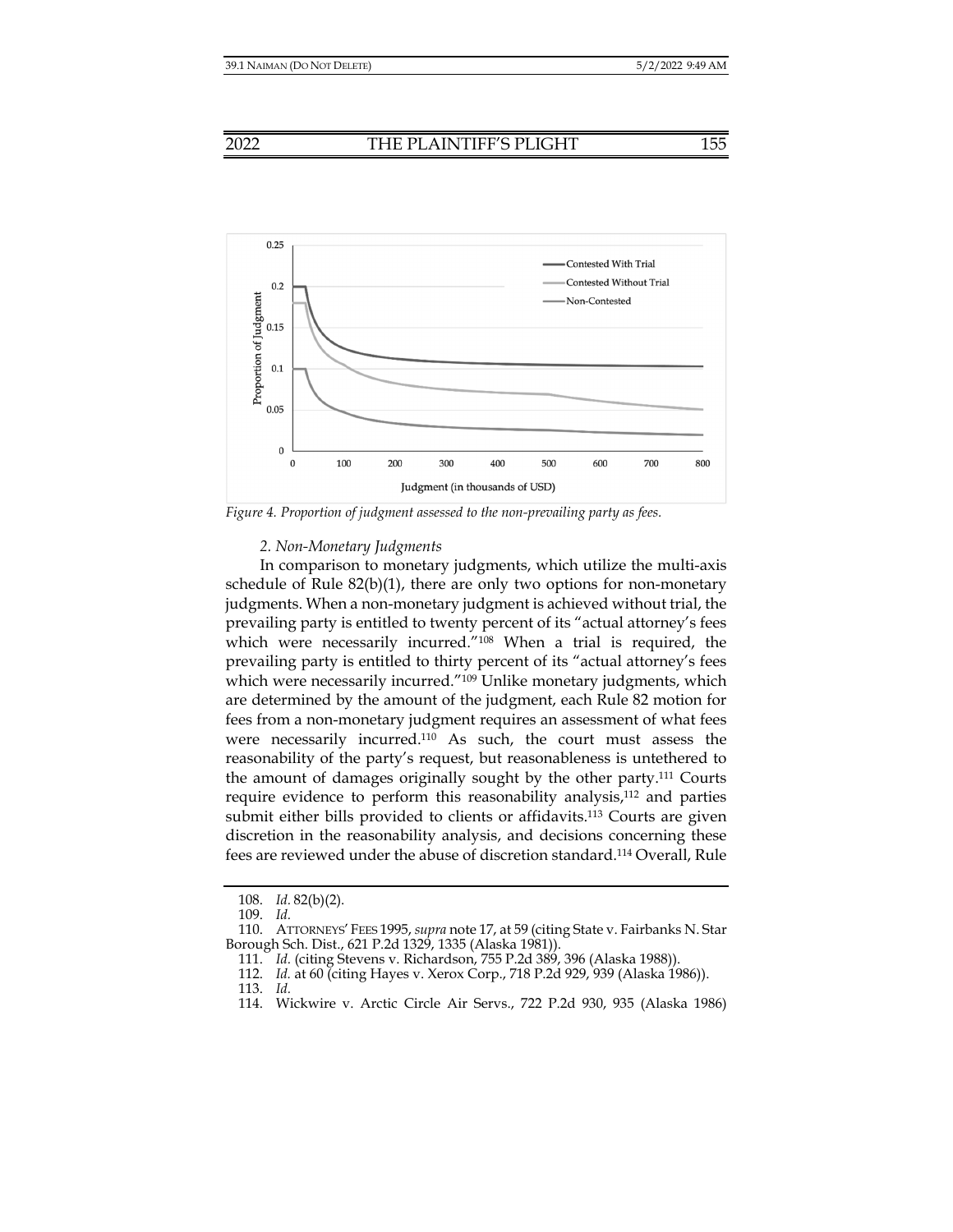82 motions from non-monetary judgments are judicially more time intensive than those from monetary judgments.115

#### *3. Variance*

Courts may depart from the base schedules of Rule 82(b) of their own accord or at the request of one of the parties.<sup>116</sup> Rule  $82(b)(3)$  provides a list of eleven factors that courts may consider.117 The final factor—"other equitable factors deemed relevant"—is so open-ended that judges have discretion to modify fees as they please.118 The Alaska Supreme Court has stated that these factors are simply "a set of guidelines to aid the court in making its decision" and that discretion lies with the trial judge.<sup>119</sup> However, when trial judges determine that a variance is necessary, they must explain the reasoning for the variance in writing.120

#### *4. Rule 79*

Rule 79 is a companion provision to Rule 82 because it allows the prevailing party to recover costs and thus shifts some of the burden of litigation. Unless otherwise directed by the court, Rule 79 grants necessarily incurred costs to the prevailing party.121 Rule 79 is only available upon filing and serving an itemized and verified cost bill within

 117. ALASKA R. CIV. P. 82(b)(3) ("The court may vary an attorney's fee award . . . upon consideration of . . . (A) the complexity of the litigation; (B) the length of trial; (C) the reasonableness of the attorneys' hourly rates and the number of hours expended; (D) the reasonableness of the number of attorneys used;  $(E)$  the attorneys' efforts to minimize fees;  $(F)$  the reasonableness of the claims and defenses pursued by each side; (G) vexatious or bad faith conduct; (H) the relationship between the amount of work performed and the significance of the matters at stake; (I) the extent to which a given fee award may be so onerous to the non-prevailing party that it would deter similarly situated litigants from the voluntary use of the courts; (J) the extent to which the fees incurred by the prevailing party suggest that they had been influenced by considerations apart from the case at bar, such as a desire to discourage claims by others against the prevailing party or its insurer; and (K) other equitable factors deemed relevant."). 118. *Id.*

 119. Bishop v. Mun. of Anchorage, 899 P.2d 149, 156 (Alaska 1995). See Di Pietro & Carns, *supra* note 21, for a rough discussion of the frequency of awards and judicial modification.

120. ALASKA R. CIV. P. 82(b)(3).

121. *Id.* 79.

<sup>(</sup>citing Stordahl v. Gov't Emps. Ins. Co., 564 P.2d 63, 68 (Alaska 1977)).

 <sup>115.</sup> ATTORNEYS' FEES 1995, *supra* note 17, at 59.

 <sup>116.</sup> *See* ALASKA R. CIV. P. 82(b)(3) ("The court may vary an attorney's fee award . . . if . . . the court determines a variation is warranted . . . ."); *see also* Di Pietro & Carns, *supra* note 21, at 49–51 (discussing attorneys requesting variances). Justice Rabinowitz dissented when the court added the variance factors because he believed that "any attorney worth his or her salt will" request a variance and thereby increase litigation over fees. ALASKA S. CT. ORDER NO. 1118 amended, https://courts.alaska.gov/sco/docs/sco1118.pdf (Rabinowitz, J., dissenting).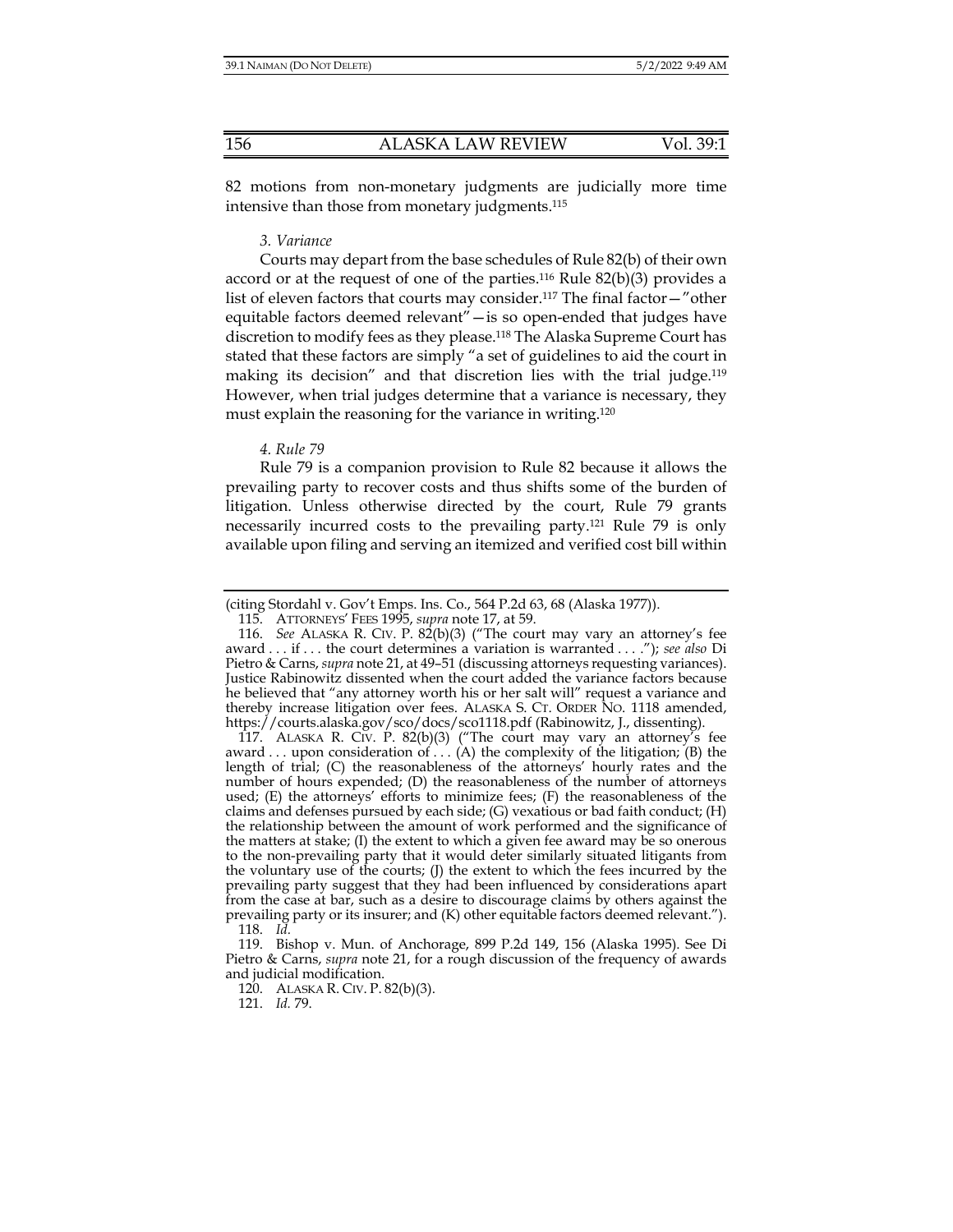ten days of judgment.<sup>122</sup> Rule 79(f)–(g) provides the lists of approved costs.123 Some notable costs include filing fees, transcription fees, court ordered security stipulations, and computerized legal research expenses.124

#### *5. Rule 68*

Though not unique to Alaska,125 Rule 68 subverts the ordering of Rule 82 and allows the non-prevailing party to become the prevailing party.126 If, at any time prior to ten days before trial, a party makes an offer to settle, the offer is not accepted, and the judgment is "at least 5 percent less favorable to the offeree than the offer," the offeree "shall pay all costs as allowed under the Civil Rules and shall pay reasonable actual attorney's fees incurred by the offeror from the date the offer was made" pursuant to a fee schedule.127 The schedule varies the percentage of fees— 30 to 75% of "reasonable actual attorney's fees"—based on when the offer was made.128 Rule 68-eligible parties are entitled to the greater of Rule 68 fees or Rule 82 fees, but not both.129 By naming the Rule 68 eligible offeror the "prevailing party" for the purposes of Rule 82, Rule 82 is functionally inverted.

To explain how Rule 68 functions, take the example of a risk-seeking, overly optimistic plaintiff and a generous but prescient defendant. At the

124. ALASKA R. CIV. P. 79(f).

126. ALASKA R. CIV. P. 68.

127. *Id.* 68(b).

 <sup>128.</sup> *Id.* The table below excerpts and organizes the Rule 68 schedule:

| Provision                     | Conditions                                                                                                                                                               | Percentage of<br>Reasonable Actual<br>Attorneys' Fees |
|-------------------------------|--------------------------------------------------------------------------------------------------------------------------------------------------------------------------|-------------------------------------------------------|
| ALASKA R. CIV. P.<br>68(b)(1) | "[O]ffer was served no later than<br>60 days after the date established<br>in the pretrial order for initial<br>disclosures"                                             | 75%                                                   |
| ALASKA R. CIV. P.<br>68(b)(2) | "[O]ffer was served more than 60<br>days after the date established in<br>the pretrial order for initial<br>disclosures but more than 90<br>days before the trial began" | 50%                                                   |
| ALASKA R. CIV. P.<br>68(b)(3) | "[O]ffer was served 90 days or less<br>but more than 10 days before the<br>trial began"                                                                                  | 30%                                                   |

*Figure 5. Rule 68 reasonable actual attorneys' fees schedule.*

129. ALASKA R. CIV. P. 68(c).

 <sup>122.</sup> *Id.* 79(b).

 <sup>123.</sup> ALASKA R. CIV. P. 79(f) provides the list of fees and ALASKA R. CIV. P. 79(g) states that some travel costs are includable.

 <sup>125.</sup> *See* FED. R. CIV. P. 68 (granting post-offer costs to a losing party if they made an offer more than fourteen days before trial, that offer was rejected, and the amount of the judgment was less than the amount of the offer).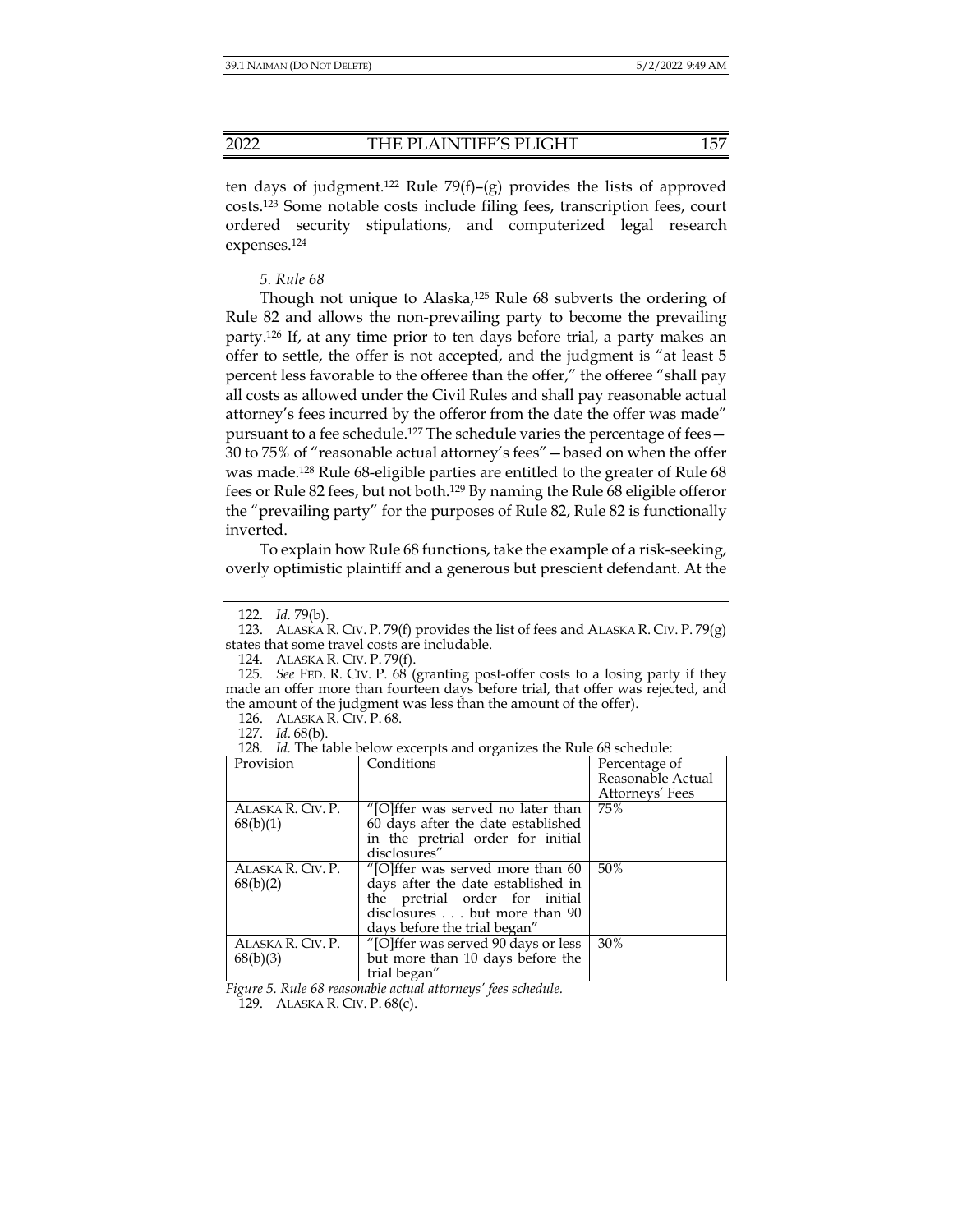outset of litigation, the plaintiff believes his injuries are worth \$100,000. Two days after initial disclosures, the defendant believes herself to be liable for \$50,000 worth of harm caused to the plaintiff. To avoid the costs of mounting a defense and the increased fees associated with higher levels of contestation in Rule 82, the defendant makes an offer of \$60,000 exclusive—\$67,300 inclusive—of Rule 82 attorneys' fees.130 The plaintiff rejects the offer, the case goes to trial, and the jury awards the plaintiff \$50,000. Because the award was more than 5% less than \$60,000, the plaintiff is on the hook for 75% of defendant's post offer attorneys' fees, among other costs. The defendant incurred \$20,000 in attorneys' fees,131 and 90% of these fees—\$18,000—were incurred after rejection of the offer. Defendant pays plaintiff \$36,500, which is equal to \$50,000 less 75% of \$18,000. The defendant's total cost of the litigation and defense was \$56,500.132 Without Rule 68, the defendant would have spent \$77,500 on the litigation after paying her own attorney \$20,000 and the plaintiff's Rule 82 fees of \$7,500. Under Rule 68, and assuming a one-third contingency fee, plaintiff would take home \$24,333.46 of the original \$50,000 judgment.133 Intended to encourage settlement,134 Rule 68 inverts the typical Rule 82 relationship between the prevailing party and the defeated party, granting attorneys' fees at a special rate schedule.

#### **B. Purposes of Rule 82**

The Alaska Supreme Court primarily defines the purposes and function of Rule 82.135 Unlike the legislature, the Alaska Supreme Court provides little in the way of contemporaneous statements of intent.136 However, the court does speak to its intent through its subsequent judicial opinions. The court has suggested that Rule 82 is intended to provide

 <sup>130.</sup> See ATTORNEYS' FEES 1995, *supra* note 17, at 117–18 for a discussion of Rule 68 strategy.

 <sup>131.</sup> For the sake of argument, the attorney expended eighty hours on the defense and billed at a rate of \$250 per hour. For a rudimentary list of average hourly fees by state, see *How Much Do Lawyers Cost: Fees Broken Down by State*, CONTRACTSCOUNSEL (Aug. 17, 2021),

https://www.contractscounsel.com/b/how-much-do-lawyers-cost.

 <sup>132.</sup> Defendant paid his attorney \$20,000 and paid Plaintiff \$36,500.

 <sup>133.</sup> Plaintiff paid \$12,166.54 to his attorney, about one third of \$36,500.

 <sup>134.</sup> Di Pietro & Carns, *supra* note 21, at 48 (citing Miklautsch v. Dominick, 452 P.2d 438 (Alaska 1969)).

 <sup>135.</sup> *See id.* at 41–46 (overviewing the history of Rule 82).

 <sup>136.</sup> *See, e.g.*, ALASKA S. CT. ORDER NO. 497,

https://courts.alaska.gov/sco/docs/sco497.pdf (providing no indication of the court's intent). *But see* ALASKA S. CT. ORDER NO. 1118 amended, https://courts.alaska.gov/sco/docs/sco1118.pdf (providing indication of intent to maintain current case law and a dissent questioning the need for the updated rule).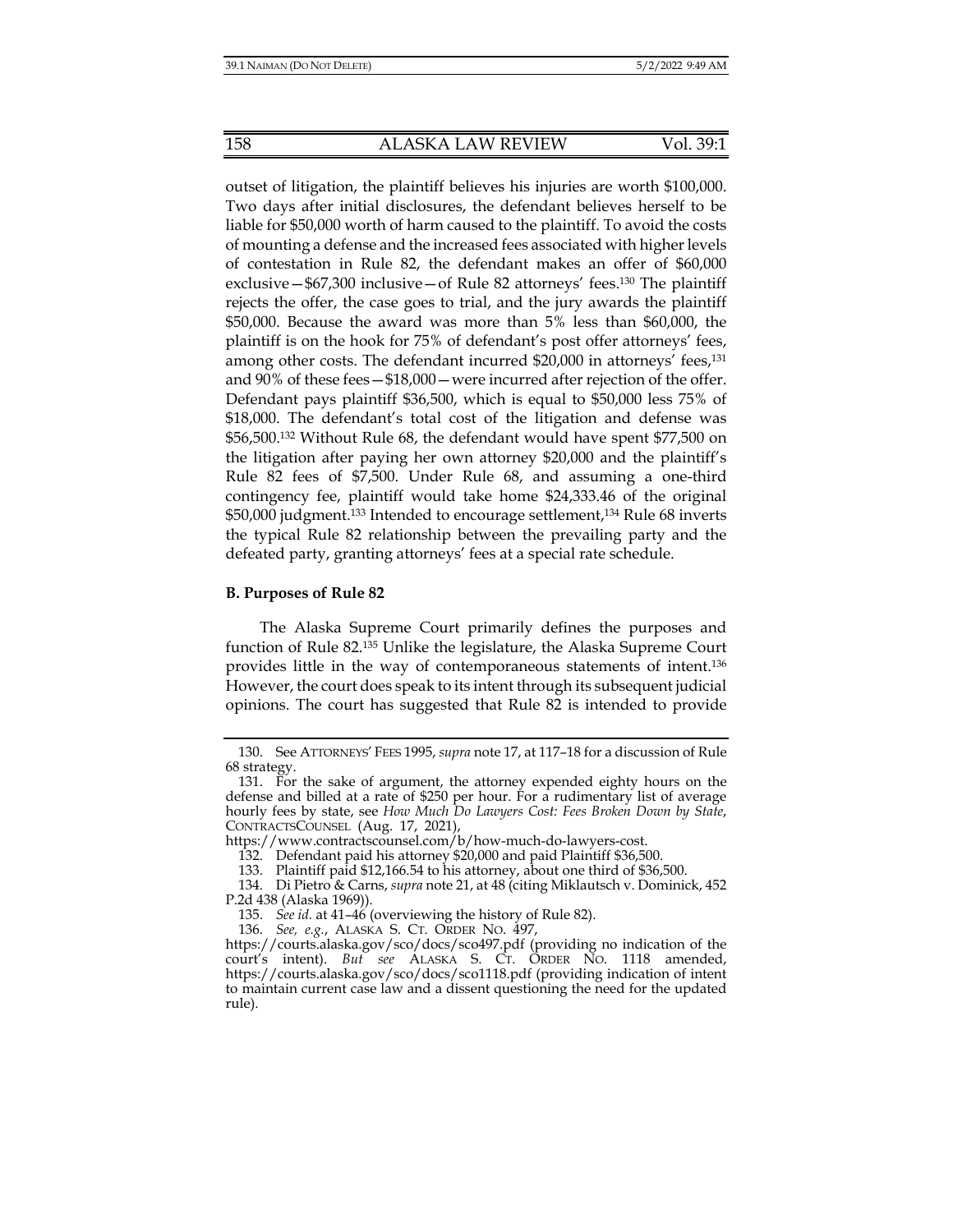partial compensation, discourage frivolous suit, dissuade bad conduct, encourage settlement, and help avoid protracted litigation.137

The Alaska Supreme Court views Rule 82 as a vehicle for *partial* rather than *full* remuneration of fees. Granting full fees would punish parties for "good faith" litigation.138 Parties typically do not know who will win when they enter litigation,<sup>139</sup> and paying full fees would discourage them from airing grievances in the courts. As such, granting full fees by default would limit access to the courts.140 Partial fees that are too large may also have this effect, and this realization prompted the court to amend Rule 82 to include the Rule 82(b)(3) variance factors and the Rule  $82(b)(2)$  schedule for non-monetary judgments.<sup>141</sup> Overall, the court wants to provide compensation without hindering access to justice.<sup>142</sup>

Though the court does not want to punish good faith litigation, Rule 82 is intended to discourage frivolous suits and bad faith litigation.<sup>143</sup> When parties behave poorly, the court can drop the hammer of Rule 82 and require full compensation of attorneys' fees or deny fees to the winning party.<sup>144</sup> However, the court has not stated whether the award of full fees is to punish the misbehaving party or to compensate its victim.<sup>145</sup>

In conjunction with Rule 68, Rule 82 is intended to shorten litigation and encourage settlement.146 Without Rule 68, Rule 82 would be antithetical to this end because its percentage award increases with the

 <sup>137.</sup> ATTORNEYS' FEES 1995, *supra* note 17, at 52–55.

 <sup>138.</sup> Malvo v. J. C. Penney Co., 512 P.2d 575, 587 (Alaska 1973).

 <sup>139.</sup> Andrew Kleinfeld, *On Shifting Attorneys' Fees in Alaska: A Rebuttal*, 24 JUDGES' J. 39, 41 (1985) ("Attorneys' fee awards imply that the loser should have recognized that the winner was right, and not fought the claim. The implication is often unfair in contract (and tort) claims where considerable justice can be found on both sides.").

 <sup>140.</sup> *Id.* 

 <sup>141.</sup> State v. Native Vill. of Nunapitchuk, 156 P.3d 389, 406 (Alaska 2007).

 <sup>142.</sup> *Id.*

 <sup>143.</sup> *See* Di Pietro & Carns, *supra* note 21, at 37 (stating that legislatures in the United States use fee shifting as a punitive measure to reduce frivolous and bad faith litigation); *see also* Kordziel, *supra* note 22, at 456 (noting that while the purpose of Alaska's Rule 82 is to punish bad faith claims and defenses, fee shifting is not the optimal measure to achieve this end).

 <sup>144.</sup> ATTORNEYS' FEES 1995, *supra* note 17, at 53–54. See *id.* at 53 nn.269–71 for examples of Alaska cases where such action was taken.

 <sup>145.</sup> *Id.* at 53–54 (citing *Tobeluk v. Lind*, 589 P.2d 873, 876 (Alaska 1979) and *Williams v. Eckert*, 643 P.2d 991, 997 (Alaska 1982) for the principle that Rule 82 is compensatory and remedial).

 <sup>146.</sup> *See* Miklautsch v. Dominick, 452 P.2d 438, 441 (Alaska 1969) ("The purpose of Civil Rule 68 is to encourage the settlement of civil litigation, as well as to avoid protracted litigation."); *see also* Cont'l Ins. Co. v. U.S. Fidelity & Guar. Co., 552 P.2d 1122 (Alaska 1976) (highlighting the court's intent that Rule 68 fees be tailored toward inducing settlement).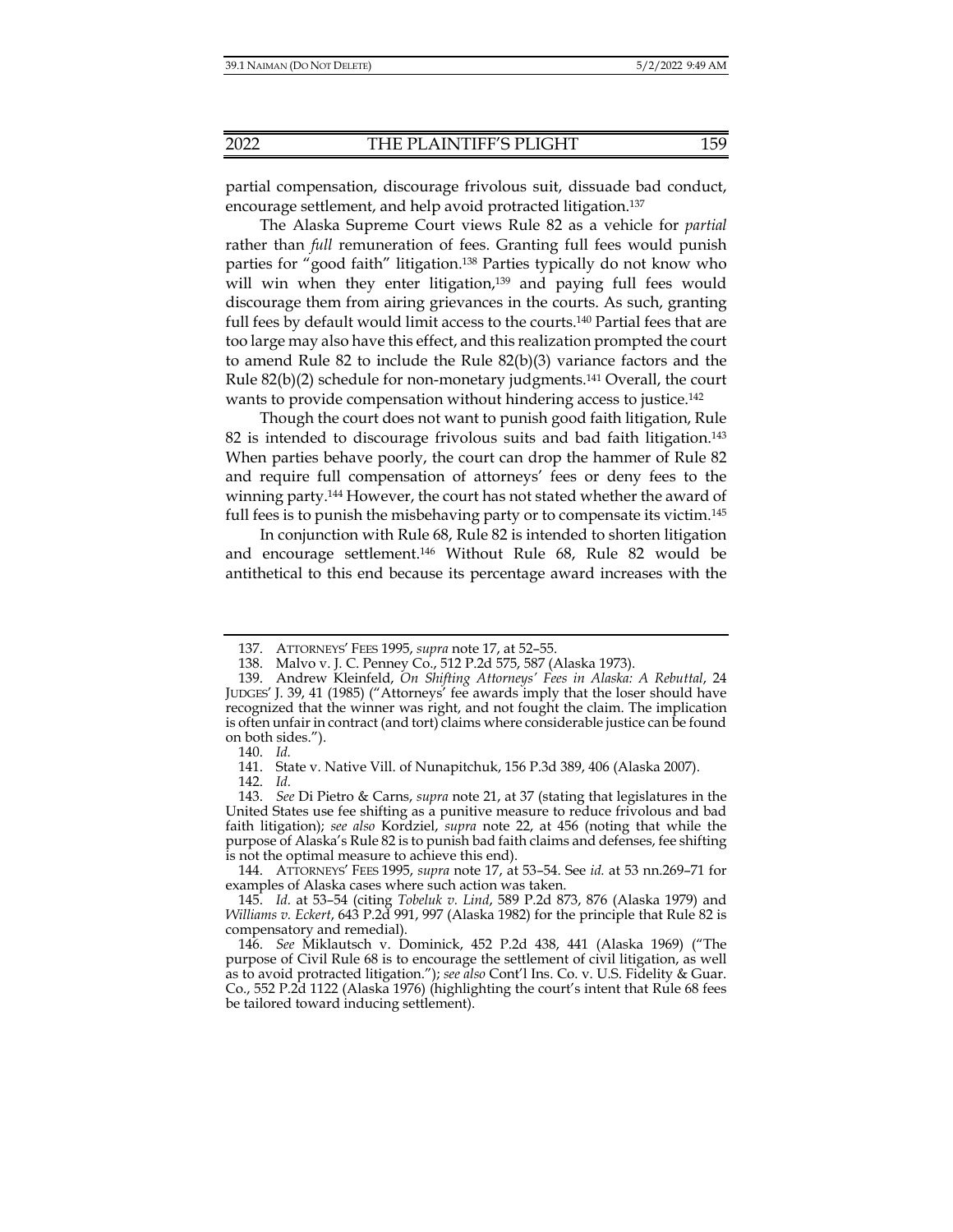contestation level.147 As such, Rule 82 incentivizes a party that has the upper hand to increase the contestation level so as to pay a lower percentage of its attorneys' fees. Rule 68 provides strong incentives for settlement, by punishing parties that continue litigation after receiving a settlement offer that was better than the ultimate award. Rule 68 increases uncertainty and in doing so encourages settlement.

## **C. History of Rule 82 as a Guide for Change**

A look back at Rule 82's history will be helpful in looking forward to crafting meaningful change. Fee shifting in Alaska has a longer history than the state itself, but the retention of Alaska's modified English Rule is likely more the product of "historical accident" than a conscious rejection of the American Rule.148 This Section briefly summarizes the history of Rule 82 to show the agents of its change across time and to highlight potential vectors of future change.149

Congress originated fee shifting in Alaska, albeit in a roundabout fashion, in 1844 when it declared that the laws of Oregon would apply in the territory.150 For much of the period between 1900 and Alaska's admission as a state, Congress promulgated rules, which it failed to later repeal, that maintained fee shifting in Alaska.151

Following Alaska's admission as a state in 1959, the Alaska Supreme Court promulgated the first iteration of Rule 82 as part of its rules of civil procedure.152 The court did so in accordance with its constitutionally granted power to promulgate procedural rules.153 In 1962, the Alaska State Legislature repealed and replaced the code of civil procedure and granted the Alaska Supreme Court the authority to promulgate rules on fee-shifting under Alaska Statute section 09.60.010.154 The Alaska Supreme Court modified Rule 82 seventeen times between 1959 and 2021155 and resisted the Alaska bar's several transitory campaigns to

 <sup>147.</sup> *Miklautsch*, 452 P.2d at 441.

 <sup>148.</sup> ATTORNEYS' FEES 1995, *supra* note 17, at 29.

 <sup>149.</sup> See *id.* at 29–44 for a full discussion of Rule 82's history with sources.

 <sup>150.</sup> Di Pietro & Carns, *supra* note 21, at 38–39.

 <sup>151.</sup> ATTORNEYS' FEES 1995, *supra* note 17, at 32.

 <sup>152.</sup> *Id.* at 34.

 <sup>153.</sup> *See* ALASKA CONST. art. IV, § 15 ("The supreme court . . . shall make and promulgate rules governing practice and procedure in civil and criminal cases in all courts."); *see also* State v. Native Vill. of Nunapitchuk, 156 P.3d 389, 401 (Alaska 2007) ("Rule 82 is procedural and was promulgated under the power to make rules vested in this court by the constitution.").

 <sup>154.</sup> ATTORNEYS' FEES 1995, *supra* note 17, at 34–35 (quoting § 5.14, 1962 Alaska Sess. Laws ch. 101).

 <sup>155.</sup> ALASKA R. CIV. P. 82. See ATTORNEYS' FEES 1995, *supra* note 17, at 35–39 for a discussion of some of these changes.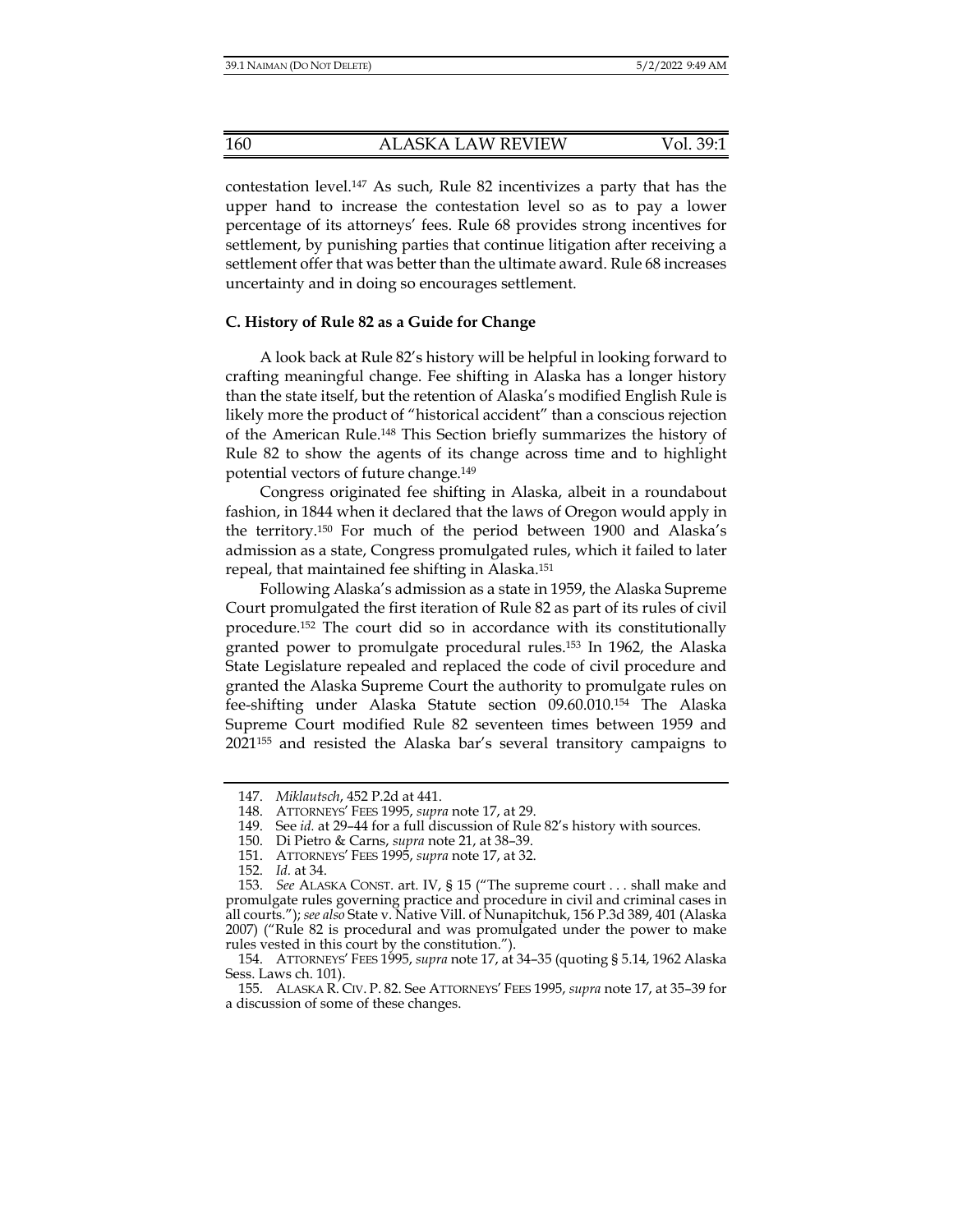repeal the rule.156 One of these modifications came in 1993 at the behest of a committee formed to review Rule 82.157 In an attempt to create parity between plaintiffs and defendants, the court adopted fixed percentages for non-monetary judgments to approximate the fee schedule for plaintiffs.158 Over the dissent of Justice Rabinowitz, who feared a rise in litigation over fees,<sup>159</sup> the court also adopted its eleven Rule 82(f) variance factors to combat the access to justice and due process issues that may arise from excessive attorneys' fees.160

Throughout much of Rule 82's history, the legislature left the court to its own devices. However, the two bodies butted heads in 2003 when the legislature passed House Bill (HB) 145 to abrogate a judicially created common law doctrine of one-way fee shifting for public interest litigants.161 The superior court held that the bill was unconstitutional because it overturned a rule of practice and procedure without a twothirds vote of each house of the legislature as required by article IV section 15 of the Alaska Constitution.<sup>162</sup> Further, the superior court held that the bill violated due process and equal protection by restricting access to courts.163 The Alaska Supreme Court held Rule 82 to be procedural rather than substantive and held that it was promulgated under the court's constitutionally granted powers rather than under section 09.60.010 of the Alaska Statutes.164 However, the court held HB 145 constitutional, as it overruled judicially created substantive law.165 Further, the court held that HB 145 did not present due process or access to justice concerns so long as the court retains the ability to utilize its Rule 82(f) factors on a case-by-case basis.166

Both the Alaska Supreme Court and the Alaska legislature can alter Rule 82. In relevant part, the Alaska Constitution reads:

The supreme court shall make and promulgate rules governing the administration of all courts. It shall make and promulgate rules governing practice and procedure in civil and criminal

 <sup>156.</sup> ATTORNEYS' FEES 1995, *supra* note 17, at 36–37.

 <sup>157.</sup> *Id.* at 38.

 <sup>158.</sup> *Id.* at 38–39.

 <sup>159.</sup> ALASKA S. CT. ORDER NO. 1118 amended,

https://courts.alaska.gov/sco/docs/sco1118.pdf (Rabinowitz, J., dissenting).

 <sup>160.</sup> ATTORNEYS' FEES 1995, *supra* note 17, at 37–38.

 <sup>161.</sup> For the bill and its contents, see H.R. 145, 23d Leg., 1st Sess. (Alaska 2003), http://www.akleg.gov/PDF/23/Bills/HB0145A.PDF.

 <sup>162.</sup> Native Vill. of Nunapitchuk v. State, No. 1JU-03-700CI, 2004 WL 5190042 (Alaska Super. Ct. Apr. 6, 2004).

 <sup>163.</sup> *Id.*

 <sup>164.</sup> State v. Native Vill. of Nunapitchuk, 156 P.3d 389, 401 (Alaska 2007).

 <sup>165.</sup> *Id.* at 404.

 <sup>166.</sup> *Id.* at 406.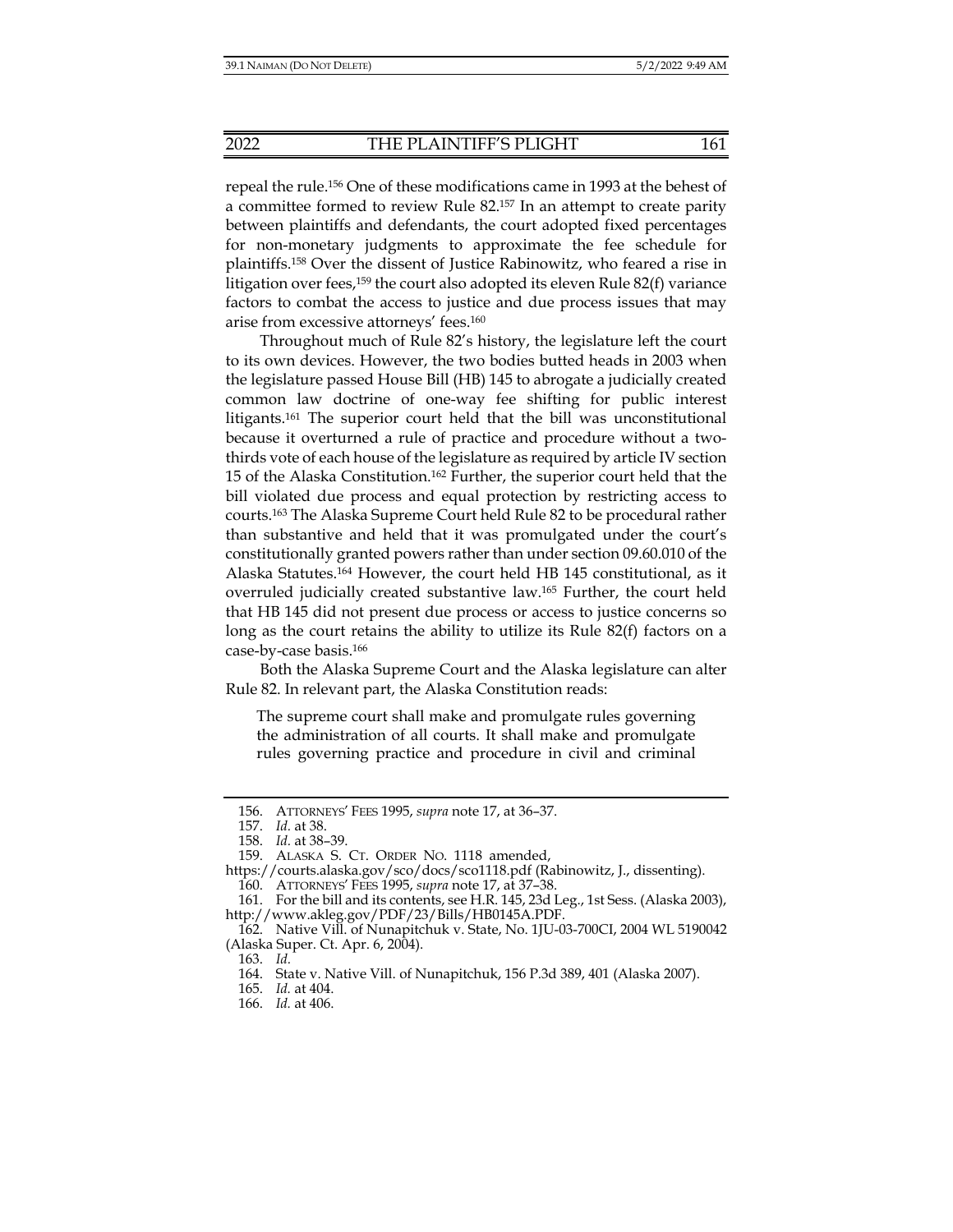cases in all courts. These rules may be changed by the legislature by two-thirds vote of the members elected to each house.<sup>167</sup>

Thus, the Alaska State Legislature may change Rule 82 only with the approval of a supermajority of both houses. However, it may pass substantive fee shifting statutes that promote public policy and favor either plaintiffs or defendants by simple majority vote.<sup>168</sup> The Alaska Supreme Court retains the ability to alter Rule 82 in "policy neutral" ways that do not preference either plaintiffs or defendants.

#### **IV. ALTERING RULE 82**

The Alaska Supreme Court intends Rule 82 and its companions to perform a number of functions and to maintain parity between plaintiffs and defendants while doing so.169 While the rule and its companions are facially neutral, they preference defendants and comparatively undercompensate plaintiffs. Notably, plaintiffs are typically limited to recovery of a percentage of the judgment, while defendants may recover a percentage of their actual fees.<sup>170</sup> Thus, plaintiffs' fee awards are limited by the value of the suit, while there is no such limit for defendants. Either the Alaska Supreme Court or the legislature should amend Rule 82 to permit plaintiffs the same recovery as defendants and place a cap on attorneys' fees recoverable under the rule.

#### **A. The Problem**

Rule 82(b)(1) and Rule 82(b)(2) appear to provide similar levels of compensation, but, functionally, they do not. The Rule 82(b)(2) nonmonetary judgment fee schedule is ostensibly designed to approximate Rule  $82(b)(1)$ 's monetary judgment fee schedule.<sup>171</sup> Rule  $82(b)(1)$ asymptotes to 10% of judgments in cases that go to trial, which, assuming a one-third contingency fee, is 30% of the plaintiff's total attorneys' fees.172 Rule 82(b)(2) grants 30% of reasonable attorneys' fees when trial is

 <sup>167.</sup> ALASKA CONST. art. IV, § 15.

 <sup>168.</sup> *See Native Vill. of Nunapitchuk*, 156 P.3d at 403 (noting the existence of statutes promulgated by the legislature that contain substantive fee-shifting provisions to promote public policy by preferencing either plaintiffs or defendants).

 <sup>169.</sup> *See* Di Pietro & Carns, *supra* note 21, at 46 ("The Civil Rules Subcommittee suggested these [1993 amendments to Rule 82] . . . to equalize the recovery available between plaintiffs and defendants in certain cases.").

 <sup>170.</sup> *See supra* Section III.A.

 <sup>171.</sup> *See* Di Pietro & Carns, *supra* note 21, at 46 (noting the intent of the Civil Rules Subcommittee).

 <sup>172.</sup> *See* ALASKA R. CIV. P. 82(b)(1).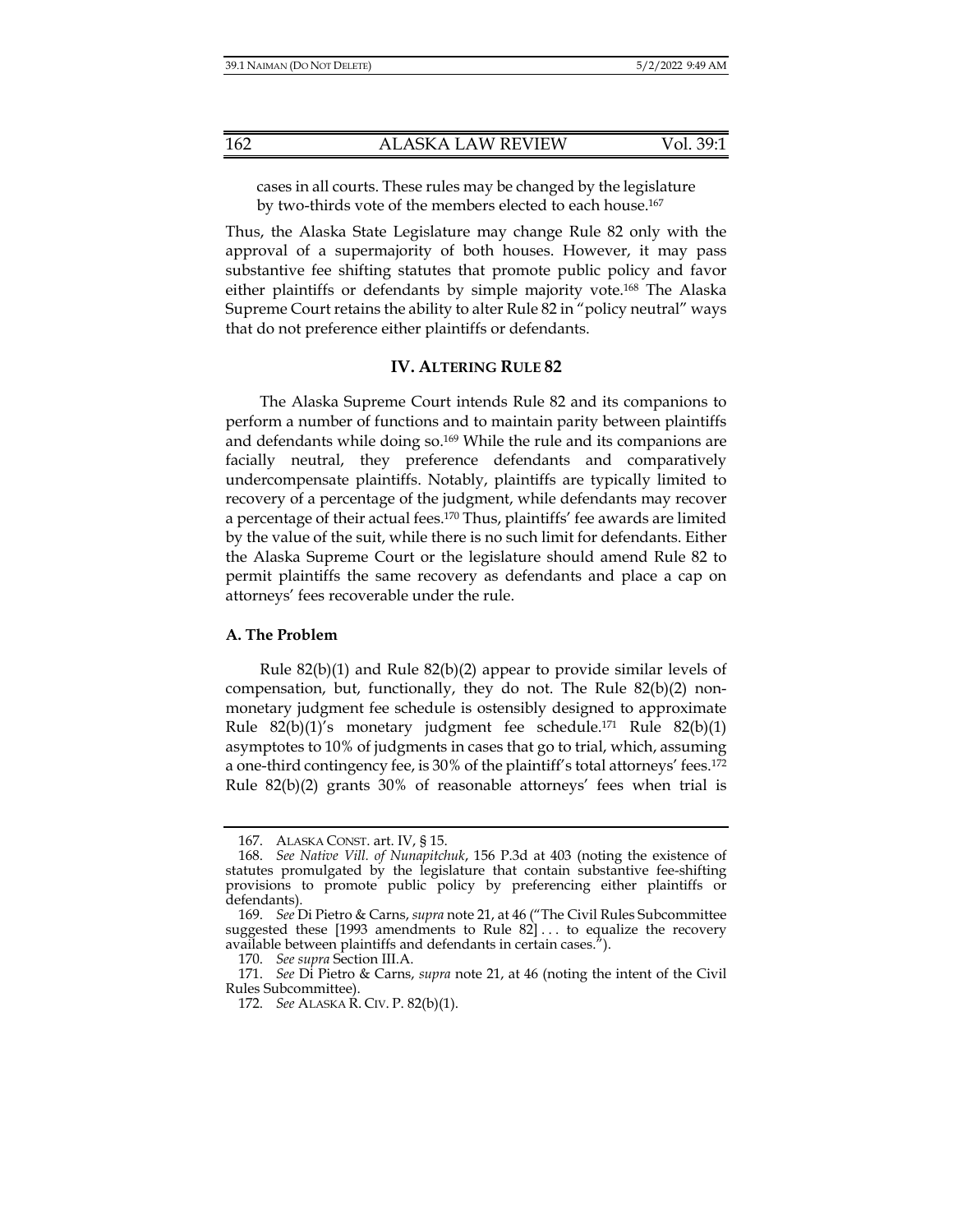necessary.173 The two rules look functionally identical, as they both yield approximately 30% of attorneys' fees. Despite this seeming parity, Rule  $82(b)(1)$  and Rule  $82(b)(2)$  are apples and oranges: categorically similar but functionally different.



*Figure 6. Comparison of percentage of fees paid by the defeated party under Rule 82(b)(1) (left) and Rule 82(b)(2) (right).* 

While plaintiffs and defendants could theoretically take advantage of either Rule 82(b)(1) or Rule 82(b)(2),<sup>174</sup> plaintiffs—seeking damages primarily make use of Rule 82(b)(1), and defendants—seeking dismissal—primarily make use of Rule 82(b)(2). Parity generally requires that one-third of plaintiffs' attorneys' fees are equal to one-third of defendants' attorneys' fees. However, because plaintiffs' attorneys' fees are measured differently than defendants' fees, the two are likely to be unequal.

Take the example of a suit for \$25,000 that goes to trial and requires \$20,000 of attorney time to defend.<sup>175</sup> If the plaintiff is victorious, she is

 <sup>173.</sup> *Id.* 82(b)(2).

 <sup>174.</sup> For example, a plaintiff could seek injunctive relief, and a defendant could file a counterclaim for damages.

 <sup>175.</sup> This is not unreasonable for a representation that requires a total of 100 hours of attorney time billed at a reasonable rate of \$250 per hour. *See How Much Do Lawyers Cost: Fees Broken Down by State*, *supra* note 131 (listing average attorney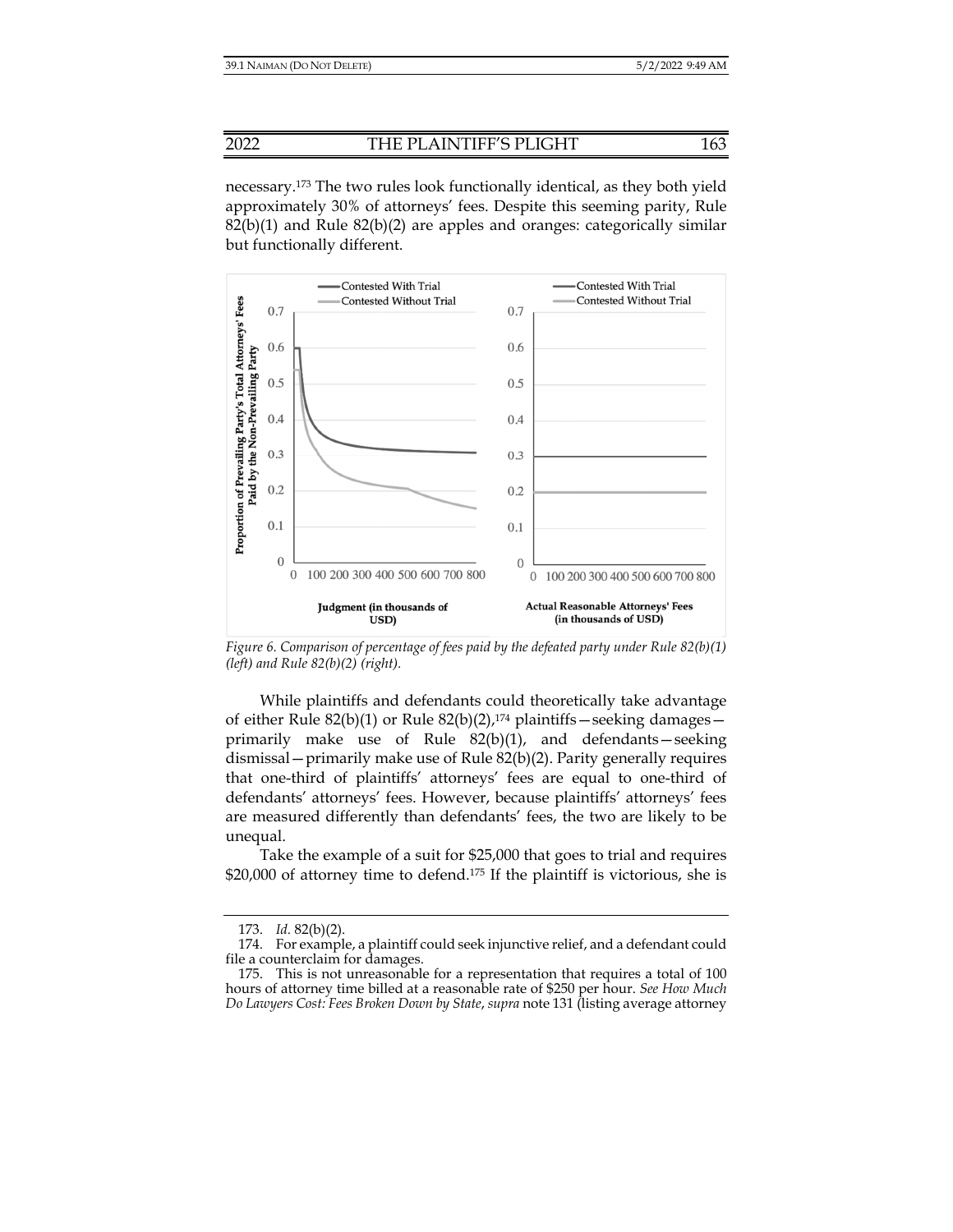entitled to 20% of the judgment, \$5,000, as attorneys' fees.176 If the defendant is victorious, she is entitled to 30% of her reasonable attorneys' fees, or \$6,000.177 Defendants' hourly fees can quickly overwhelm the value of the suit, but plaintiffs are limited by the value of the suit. This inequity has not been lost on commentators,<sup>178</sup> but none has fully explored a solution.

#### **B. The Solution**

The Alaska Supreme Court or the Alaska State Legislature by twothirds majority should promulgate a new version of Rule 82(b)(2) that allows the prevailing party to collect a percentage of reasonably incurred attorneys' fees irrespective of judgment type. Further, the promulgating body should establish a set of bracketed ceilings on the percentage of fees collectable at the hourly rate under Rule 82(b)(2) that is pegged to the value of the suit as pled.

#### *1. Rule 82(b)(2) Expansion*

To create parity between plaintiffs and defendants, Rule 82(b)(2) should be modified so that all prevailing parties in contested proceedings or at trial can receive a percentage of their reasonable attorneys' fees. In cases where there is a monetary judgment, the prevailing party should have the right to choose between Rule 82(b)(1) and Rule 82(b)(2). Thus, where available, prevailing parties would choose between the Rule 82(b)(1)-determined percentage of the judgment and the Rule 82(b)(2) determined percentage of reasonable attorneys' fees.179 The promulgating body should leave the current schedule of Rule 82(b)(2) in place. Parties that prevail without any contestation should be limited to the schedule of Rule 82(b)(1).

costs in Alaska as between \$150 and \$300 per hour).

 <sup>176.</sup> *See* ALASKA R. CIV. P. 82(b)(1).

 <sup>177.</sup> *See id.* 82(b)(2).

 <sup>178.</sup> *See* Kordziel, *supra* note 22, at 449 (noting that Rule 82 "institutionalize[s] inequitable fee awards favoring defendants"); *see also* Di Pietro & Carns, *supra* note 21, at 46 n.60 (recognizing that attorneys are unsatisfied with the inequities that remain in the reimbursement of plaintiffs and defendants); *See, e.g.*, ATTORNEYS' FEES 1995, *supra* note 17, at 148-49 (noting objections to the current regime and potential changes).

 <sup>179.</sup> The lodestar method should be used to determine reasonable fees. See LAYCOCK & HASEN, *supra* note 6, at 937–38 for a discussion of the lodestar and how to calculate it. The lodestar is the market rate for attorneys of comparable skill and experience in the relevant type of litigation multiplied by the number of hours worked. *Id.*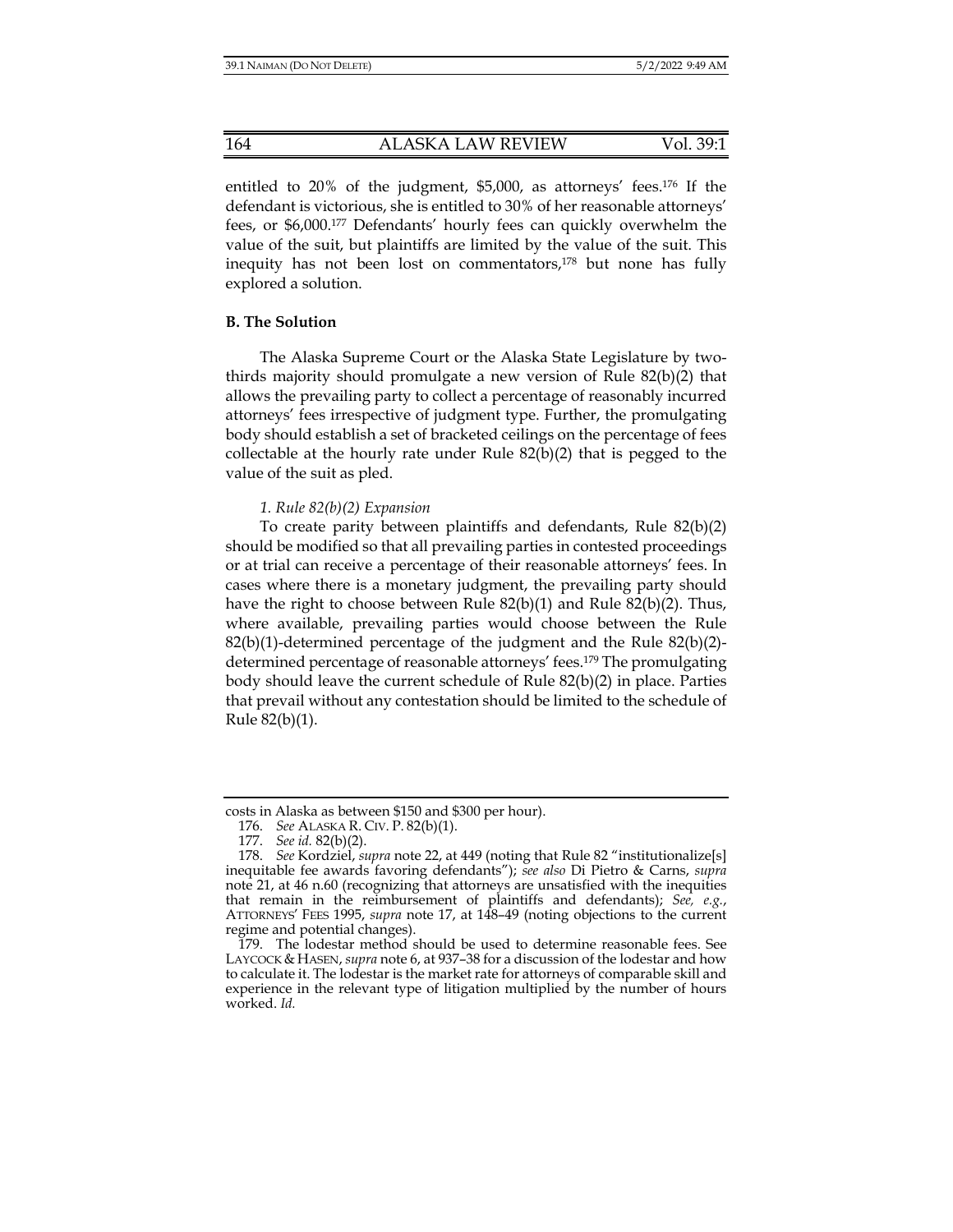## *2. Rule 82(b)(2) Ceiling*

While the variance factors allow judges to reduce extreme awards, the possibility of excessive attorneys' fee awards is nonetheless a specter hanging over Rule 82(b)(2). A cap on fees chargeable to the non-prevailing party mitigates this concern for both plaintiffs and defendants. Although this Note proposes a specific, graduated schedule capping attorneys' fee awards according to the value of suits as pled, the promulgating body could implement this cap structure with amended values or implement an entirely different cap structure, as it chooses.180

The ceiling should have three brackets. For suits with pled values of \$0.01 to \$1,000, the cap on attorneys' fee awards should be \$1,000. For suits with pled values of \$1,000 to \$3,000, the cap should match dollar for dollar. And for suits with pled values above \$3,000, the cap should be \$2,100, plus 30% of the value of the suit as pled. In effect, as suits with pled values increase beyond \$3,000, the cap decreases from 100% of the pled value to 30% of the pled value. The promulgating body should preserve the power of the Rule  $82(b)(3)$  variance factors, which allow judges to increase or decrease awards as equity demands. Retaining these factors creates a presumptive cap but allows for variance for good reason.

The cap on the amount of attorneys' fees collectible by the prevailing party is represented by the following schedule:

| Amount of Suit as Pled (including | Maximum Amount of Attorneys'      |  |
|-----------------------------------|-----------------------------------|--|
| counterclaims)                    | Fee Award                         |  |
| \$0.01 to \$1,000                 | \$1,000                           |  |
| \$1,000 to \$3,000                | The amount of the suit as pled.   |  |
| \$3,000 and above                 | \$2,100, plus the amount of the   |  |
|                                   | suit as pled multiplied by three- |  |
|                                   | tenths.                           |  |

*Figure 7. Proposed cap on attorneys' fees assessable to the defeated party.* 

 <sup>180.</sup> The values were selected to illustrate a possible structure and to avoid cliff effects.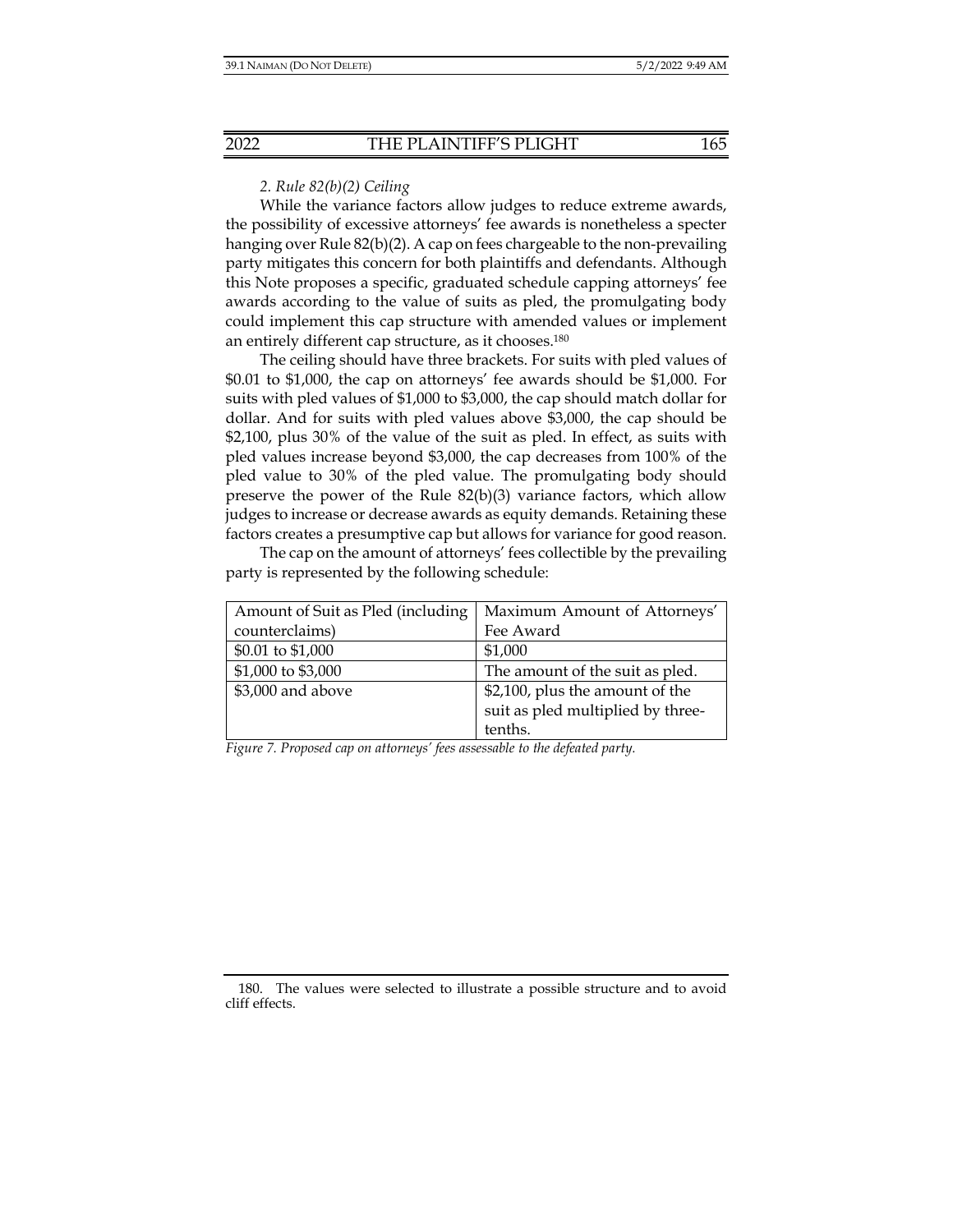



*Figure 8. Proposed ceiling as a function of the amount of the suit as pled (bottom) and maximum proportion of suit as pled returned as attorneys' fee award (top).* 

## *3. Function*

To help understand the proposed rule changes, consider a plaintiff who pleads damages of \$100,000 and ultimately wins a verdict of \$100,000, after 100 hours of work by a mid-level attorney who could charge \$250 per hour. Had the plaintiff's attorney not been working on a contingency basis, the plaintiff would owe her attorney \$25,000, for 100 hours of work at \$250 per hour. At this juncture, the plaintiff's attorney would submit a Rule 82 motion for the higher of \$12,500—the amount due under the schedule in Rule  $82(b)(1)$  – and  $$7,500 - 30\%$  of the plaintiff's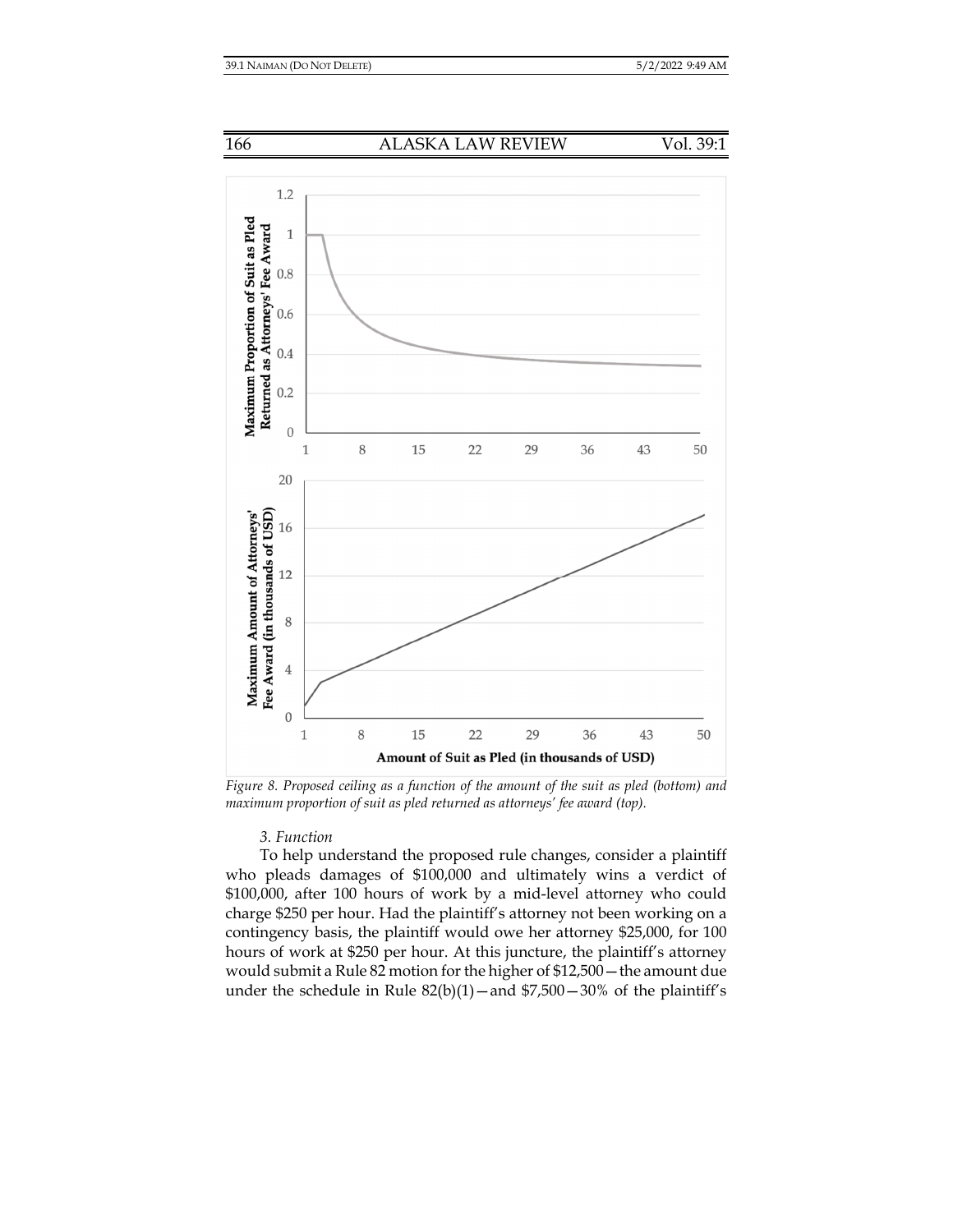reasonable attorneys' fees, which amounted to \$25,000. In this scenario, plaintiff's counsel did not expend enough hours to earn a higher rate under the new rule. If, however, plaintiff's counsel expended 200 hours on the suit, for a total value of \$50,000, the new rule would grant plaintiff  $$15,000 - $2,500$  more than the Rule  $82(b)(1)$  rate. If, instead, the defendant won, she would receive one-third of her actual, reasonable attorneys' fees. However, neither party would be able to receive more than \$32,100 in attorneys' fees, no matter how many hours expended.

## *4. Effects*

These proposed rule changes have a number of benefits. By allowing plaintiffs and defendants to recover under the same method, the modified rule creates better parity between plaintiffs and defendants than currently exists. Further, the changes better compensate plaintiffs, incentivize attorneys to accept meritorious low-value suits, and reduce uncertainty for plaintiffs and defendants.

Ideally, our judicial system would bring plaintiffs to the position they occupied prior to the harm that occurred. The current rules in Alaska attempt to create parity by allowing plaintiffs and defendants to collect roughly 30% of their attorneys' fees from the defeated party.181 However, because plaintiffs and defendants calculate fees differently, there is no real parity. Allowing plaintiffs' attorneys and defense counsel to collect 30% of the cost of their labor from the defeated party evens the playing field by putting the same emphasis on defense and plaintiff lawyers' labor. The proposed rule refocuses on the hours expended by plaintiffs' attorneys in the same way that the current rule focuses on hours expended by defense counsel. Doing so allows plaintiffs to gain the benefit of their attorneys' labor. Low-value cases aside, the proposed rule does not increase the amount plaintiffs' attorneys receive, but it does shift the burden of the attorneys' labor and incentivizes efficient defense practice. Rather than burying plaintiffs in documents and motions, the defense is incentivized to cooperate with plaintiff's counsel to increase efficiency.

The proposed rule also provides an incentive for plaintiffs' attorneys to take high-merit, low-value cases while maintaining the incentive to reject low-merit, low-value claims.182 By allowing plaintiffs' attorneys to recover more than would traditionally be allowed under contingency arrangements, attorneys are encouraged to bring meritorious, low-value

 <sup>181.</sup> ALASKA R. CIV. P. 82(b)(1)–(2).

 <sup>182.</sup> Plaintiffs' attorneys still shoulder the risk of not being paid and will therefore not accept cases of low merit. Further, ALASKA R. CIV.  $\overline{P}$ . 11 and 77(j) allow judges to sanction attorneys for vexatious and frivolous conduct.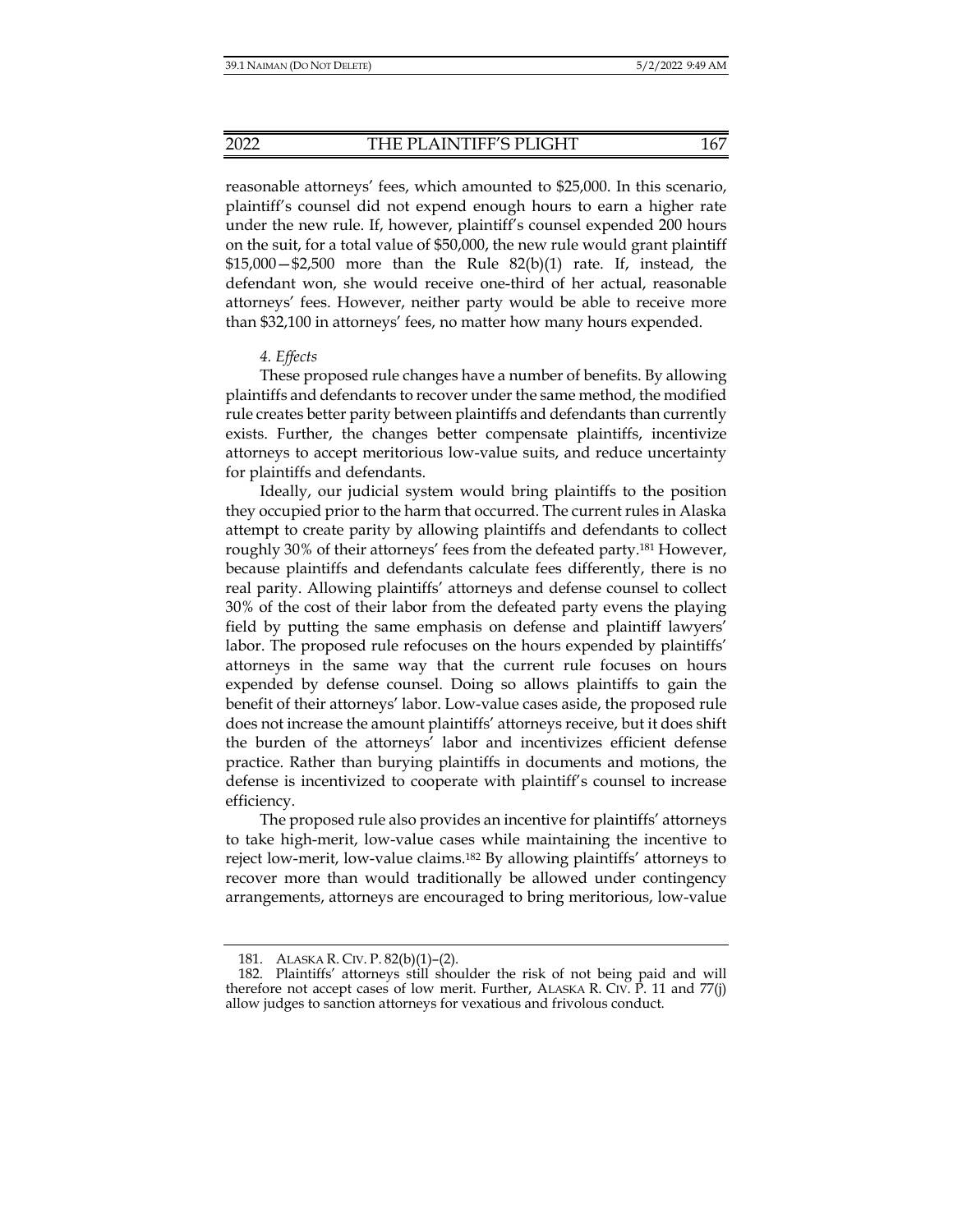suits that would have been uneconomical otherwise. Take the example of a plaintiff with \$10,000 in damages, a one-third contingency arrangement, and a reasonable but not absolute chance of victory. Under the current rules, few plaintiffs' attorneys would be willing to take this case knowing that it could require a trial. If the plaintiff prevails, the attorneys' fees would be only \$3,333.33. This is the rough equivalent of thirteen hours at \$250 per hour. The risk of loss further decreases the value of the suit to plaintiffs' attorneys, who are out of pocket for their expenses and time spent in the event of defeat. The hours spent on low-value claims can quickly overwhelm the value of the claim. Thus, the risk-to-reward ratio, despite being in the plaintiff's favor, is not great enough to encourage attorneys to take the case. Defense attorneys are not subject to this limitation because they are paid by the hour and compensated win or lose. Further, defense costs are essentially partially subsidized by Rule  $82(b)(2).$ <sup>183</sup> Thus, plaintiffs' attorneys rather than plaintiffs themselves need incentivization to take low-value, high-merit cases.

For a \$10,000 suit, the proposed changes would allow plaintiffs' attorneys to earn up to \$5,100 rather than \$3,333.33 in fees. However, to earn this amount, plaintiffs' attorneys would need to perform \$17,000 worth of work. Plaintiffs would choose Rule 82(b)(2) over Rule 82(b)(1) once their attorney had performed \$6,666.66 of legal work, the equivalent of twenty-six hours at \$250 per hour, at which point the rule would award \$3,333.33 in fees. From \$6,666.66 to \$11,111.11 in legal fees, calculated hourly, there is no actual increase in the fee that the plaintiff's attorney would receive, since the amount awarded under the new rule would not exceed the amount that the attorney would receive under the contingency fee arrangement. Above this amount, but below the cap, each additional hour of work increases the plaintiff's attorney's take-home pay by threetenths of the value of that time. This method encourages plaintiffs' attorneys to remain diligent by paying them, albeit at a lower rate, for their labor.

While the proposed rules could arguably foster inefficiency, bill padding, and increased pleading amounts, there are safeguards in place to prevent these outcomes. Judges still retain the authority to alter fee awards using the Rule 82(f) variance factors, and timesheets would be scrutinized by opposing counsel. Additionally, these actions are ethics violations.184 Currently, plaintiffs have incentives to inflate damages at

 <sup>183.</sup> Given that defendants will pay attorneys' fees to their counsel win or lose, their attorneys' fees are subsidized by the percentage likelihood of victory multiplied by the Rule 82(b)(2) fee award.

 <sup>184.</sup> *See* ALASKA RULES OF PROF'L CONDUCT 1.5 (stating that for a fee to be reasonable it must correctly evaluate the time and skill required); *see also id.* 8.4 (proscribing dishonesty).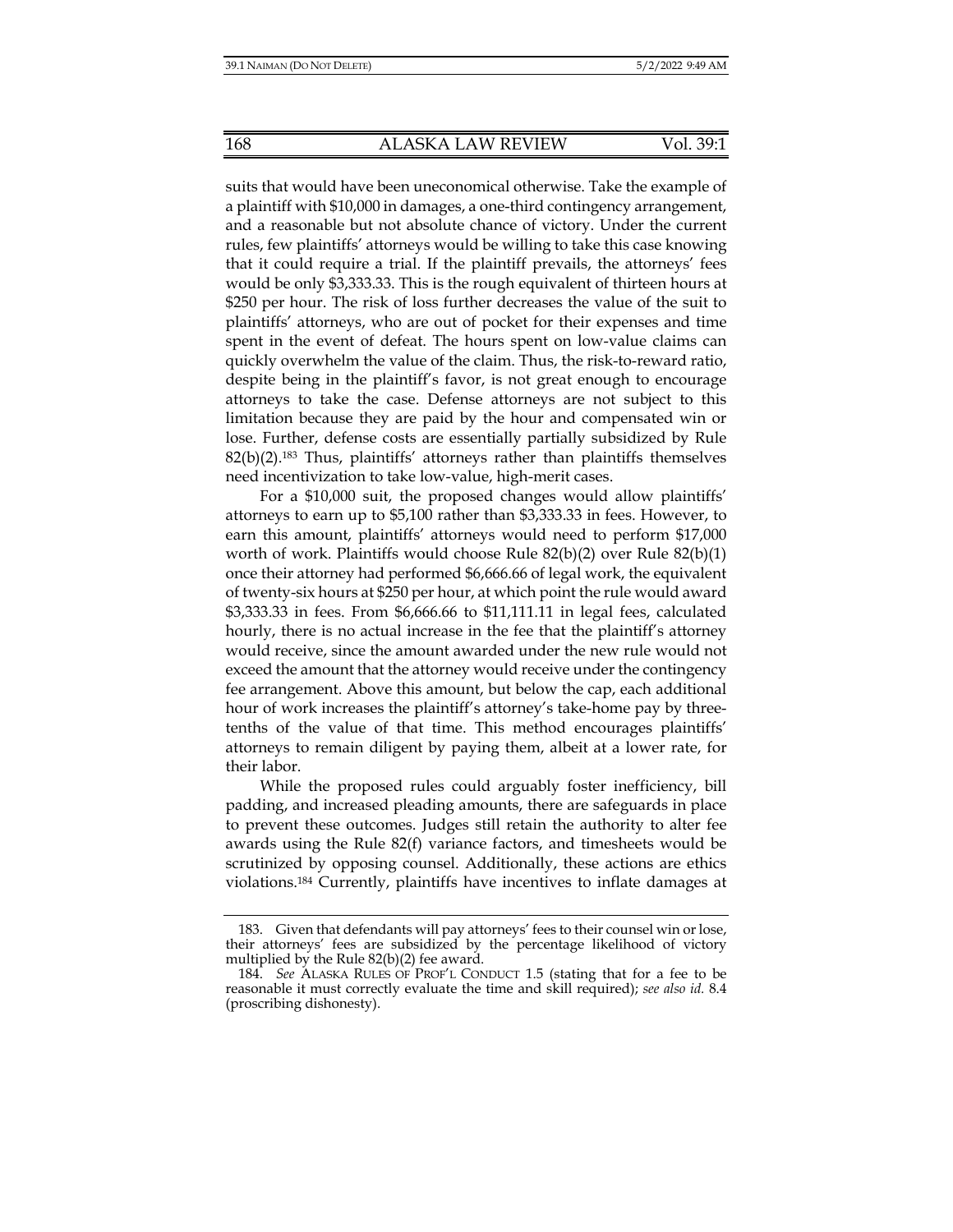the pleadings stage. Outside of evidentiary limitations, the primary check on damage amounts is credibility with judges and fact finders. Pleading higher damages increases plaintiffs' bargaining positions and anchors both negotiations and jury deliberations.185 Rule 68 may eliminate some puffery, but it does not apply to pleadings, and it is a relatively crude tool in helping defendants obtain information about how plaintiffs truly value the suit.186 Because the proposed rule changes limit plaintiffs' risk to roughly three-tenths of the amount of the case as pled, the rule changes provide additional incentive to plead accurately and not exaggerate pleadings. While the amount that plaintiffs could receive under the rule is also limited, overcoming the amount awarded by Rule  $82(b)(1)$  becomes increasingly difficult as the value of the case increases.

The proposed rule changes reduce uncertainty for plaintiffs and for defendants. Under the current rules, there is no limit on the attorneys' fees a losing plaintiff may be forced to pay. Allowing plaintiffs to recover in the same way as defendants and imposing a cap does not eliminate uncertainty, but it reduces it by limiting the amount of fees that can be recovered. For plaintiffs, their maximum liability is limited to three-tenths of the amount pled. The same is true for defendants. Further, the cap limits the amount of attorneys' fees that can be collected under Rule 82(b)(1) as a result of punitive damage awards, mitigating the concern of overbearing fee awards as a result of punitive damages.

While the proposed rule is balanced, it may meet resistance. It is possible that it would upset both the plaintiffs' bar and the defense bar because it is not overly conciliatory to either. Prior studies have examined attorney feelings towards Rule 82 and concluded that the rule is acceptable as is.187 These studies based their results on attorney perceptions of Rule 82 as a proxy for how well the rule actually accomplishes its goals.188 This perception-based proxy is crude at best. However, serious practical and theoretical difficulties hinder the creation and implementation of a study of the efficacy of the rule itself. Given these difficulties, prior studies concluded attorney perception was the best alternative.189

 <sup>185.</sup> *See* Russell Korobkin & Chris Guthrie, *Psychological Barriers to Litigation Settlement: An Experimental Approach*, 93 MICH. L. REV. 107, 138 (1994) (describing anchoring).

 <sup>186.</sup> *See* ALASKA R. CIV. P. 68.

 <sup>187.</sup> *See, e.g.*, ATTORNEYS' FEES 1995, *supra* note 17, at 143–44, 147–49 (concluding that most lawyers like the rule and suggesting only "limited changes"); NANCY MEADE, ATTORNEY'S FEE SHIFTING: PERCEPTIONS ON ITS IMPACT IN ALASKA 9, 43 (2012) (following up on ATTORNEYS' FEES 1995, *supra* note 17, and finding the general takeaway to be "it ain't broke so don't fix it").

 <sup>188.</sup> MEADE*, supra* note 187, at 52.

 <sup>189.</sup> *Id.* at 51–52 (summarizing why it is difficult to design a study that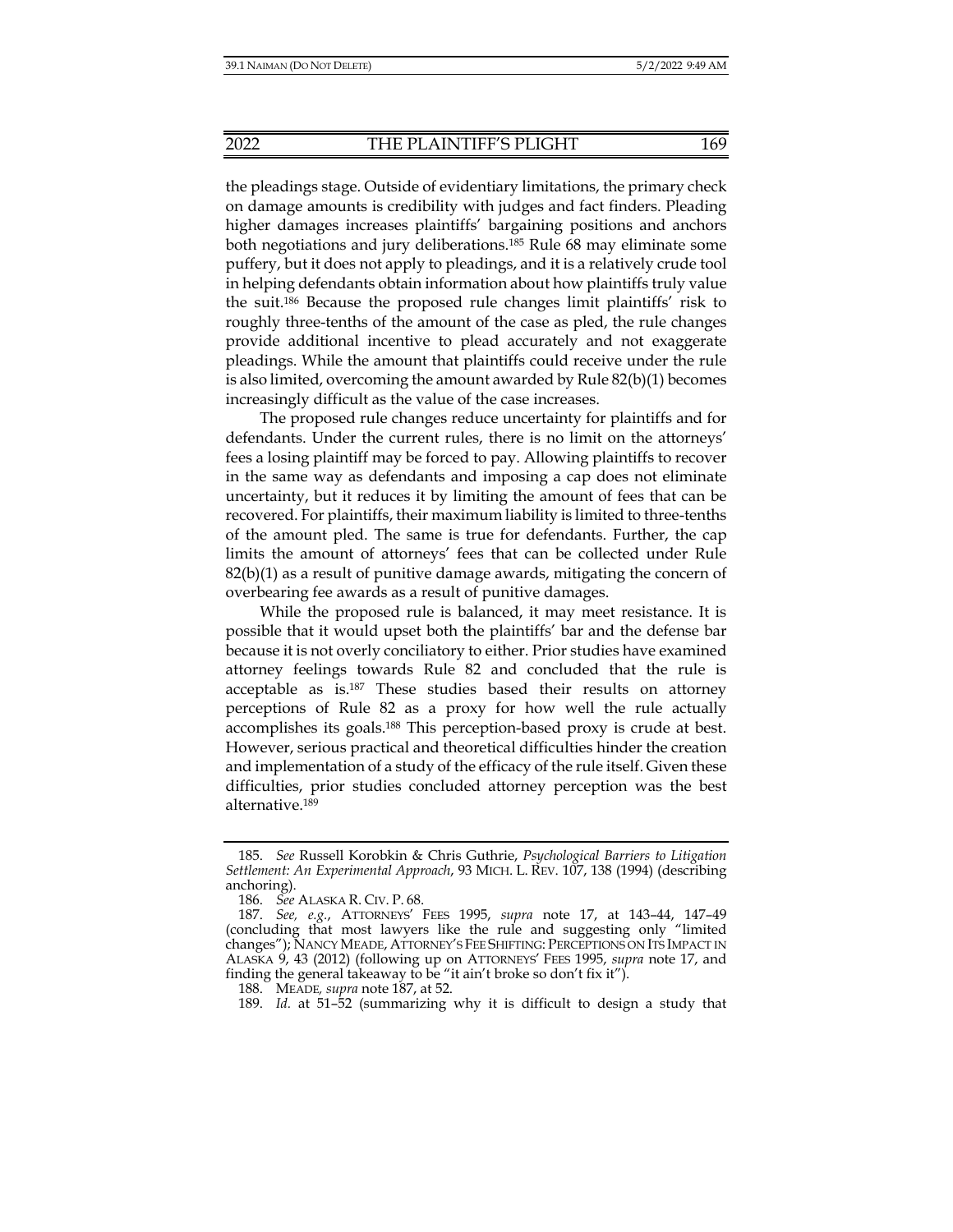One problem with these studies is that they did not report results based on the type of work each attorney performed. Though many attorneys reported working as both plaintiff and defense counsel,190 a breakdown of constituency would aid in understanding underlying biases that may have altered the data. Further, the method of data collection could have resulted in skewed results. Attorneys likely responded to the email survey without combing through their records to ensure that their responses were accurate. Further, not all attorneys are similarly situated. A full-time plaintiffs' attorney at a firm that works on hundreds of cases a year likely has a different opinion than does someone who performs little plaintiffs' work or who has never truly practiced.<sup>191</sup> A longer-term, more rigorous quantitative study is needed to accurately gauge the effects of Rule 82.

While these studies may not be determinative, they do provide some anecdotal data. Notably, some attorneys took issue with judgment-proof plaintiffs,<sup>192</sup> others with defense "milk[ing]" fees,<sup>193</sup> and others still with institutional defendants using Rule 68 as a "club" against middle-income plaintiffs.194 At least one attorney feared changes similar to those proposed and wrote, "A lawyer working on a contingency fee should not be able to change his/her fee agreement to hourly to punish the opposing party. An award of fees should be the actual fees the attorney would receive and not some hypothetical number."195 Comments like these may reflect the feelings of some attorneys in practice.

At the end of the day, however, the focus should be on achieving clients' goals and creating a system that is fundamentally fair. While attorneys' views are important, they are not the touchstone of this system.

#### **V. CONCLUSION**

While designed to create parity, the current version of Rule 82 divides how it compensates litigants along plaintiff-defendant lines. Plaintiffs are limited to a percentage of the judgment while defendants receive a portion of their actual, reasonable attorneys' fees. Plaintiffs are thus subject to extreme uncertainty, as there is no limit on the defense's recoverable fees. There is no equivalent risk to defendants. This disparity

examines the effects of Rule 82); *see also* ATTORNEYS' FEES, *supra* note 17, at 144–45. 190. MEADE*, supra* note 187, at 82.

<sup>191.</sup> *See id.* at 87 (providing an example of a respondent who could not answer a survey question because they were a law clerk and did not have experience in practice).

 <sup>192.</sup> *Id.* at 83.

 <sup>193.</sup> *Id.* at 85.

 <sup>194.</sup> *Id.* at 110.

 <sup>195.</sup> *Id.* at 102.